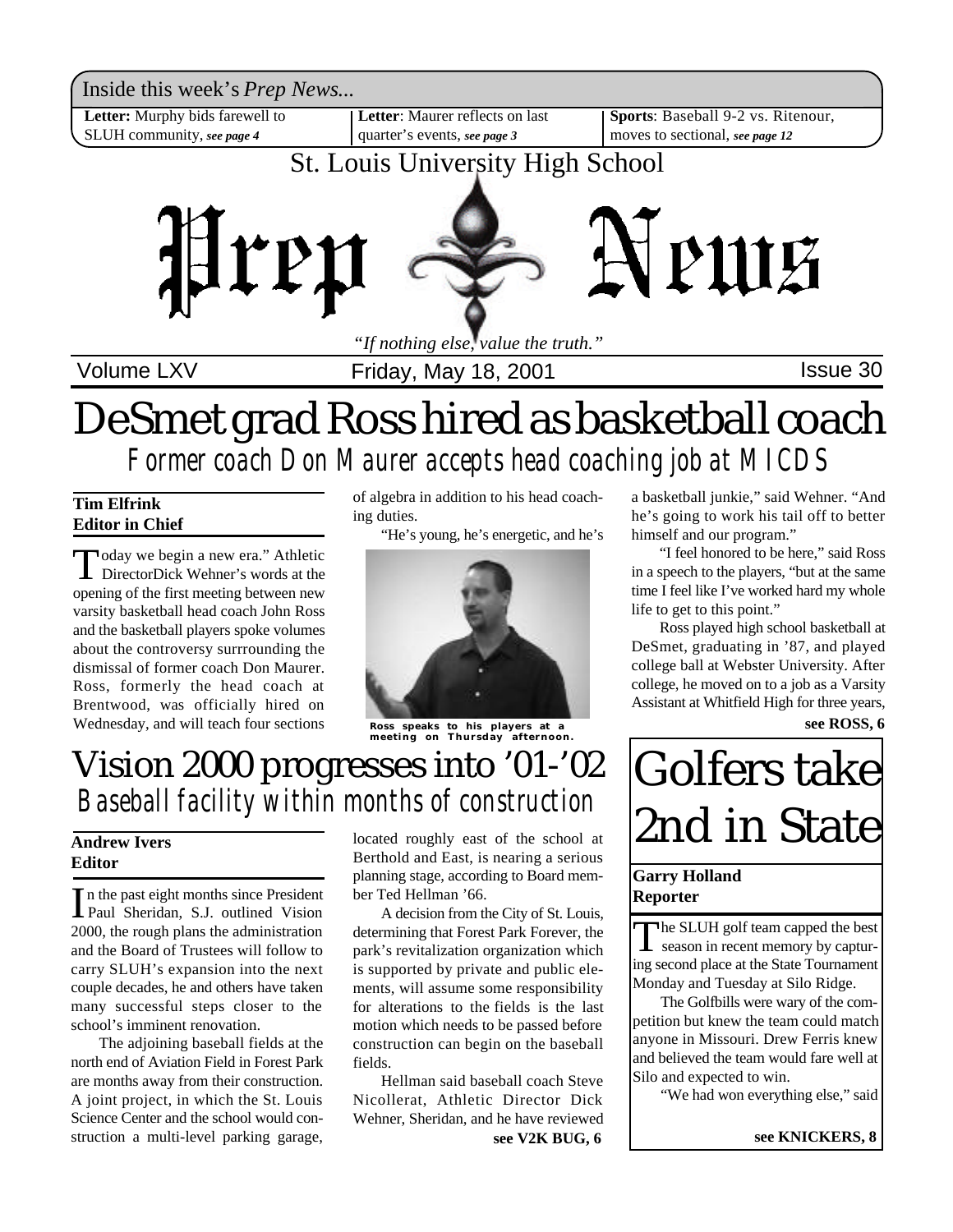# **News** May 18, 2001

# Renovations, reorganizations in '01-'02 *The commons will become Pastoral Office space*

#### **Andrew Ivers Editor**

2

The administration has recently made<br>plans to improve student life in both he administration has recently made the form of dress code revision and renovation to the student commons area.

Compared to earlier years, this past year has featured very few conflicts over dress code. Citing only two major problems, Assistant Principal Dean of Students H. Eric Clark sounded satisfied with the code's success.

"I didn't have any problems, really," he said. A personal qualm was the frequency of students forgetting to wear formal attire, even after "I would say, 'formal attire, formal attire, formal attire" the previous day.

Clark added that he will consider making the punishment for the violation a JUG next year. Students also frequently wear cargo pants for formal attire, a violation under the revised code.

The issue of the all-terrain shoes swelled this year. Students were confused as to what they could wear, and faculty were confused as to what the school allowed and what they should punish. Clark said that problem plagued his office most frequently. "I said, 'That's it.' No more sports or athletic shoes."

The revised code states, "Any form of sport/athletic shoes or 'look-alike' are not permitted (i.e. tennis, cross-training, basketball, Vans, Deck shoes, Airwalks, All Terrain or any shoe that can be worn on a gym floor.)."

The renovation of the commons area will be the most important change to student life next year. In an attempt to concentrate the offices of Pastoral, CSP, and Senior Project and open space for those Campus Ministry participants to have serious meetings, the administration revived a two-year-old plan to reconfigure the area.

In much the same style as the Coun-

seling Department, the new area will featrure a carpeted study area on the east side of the existing commons, surrounded on its north and west side by Campus Ministry offices. The STUCO workroom will remain in place and the remaining area, to STUCO's west, will be a tiled commons area. Principal Robert Bannister said that hopefully students will be able to eat in the new commons area as well.

Another summer renovation that will begin soon will be the opening of more storage space in the area east of the Rec Hall and the computer labs. Construction crews will create a hole in the east wall large enough to drive a Bobcat digging vehicle through.

The teams will excavate dirt from the previously unaltered area between the Rec Hall wall and the foundation's wall. The storage area will meet the needs of Mothers' Club and Cashbah initally and will be allocated to other departments as the year progresses.

# Ivers, Neilsen set to lead *Prep News* 66 *Kevin Moore becomes Sports Editor*

#### **Andy Neilsen Core Staff**

A fter 30 great issues, *Prep News* volume 65 is ready to call it quits. The almost all-new staff, including sports editors Peter Bartz-Gallagher and Matt Snively and features editor Justin Austermann as well as the brilliant editorship of Tim Elfrink made the paper a succes this year.

**Andy Neilsen, hair and all.**

Moderator Steve

Missey said of Elfrink, "We are really going to miss (Elfrink), who did an enormous amount of work that no one knows about." Missey is "excited about next year" even without the some of this year's

#### staff.

The new editing staff will come mainly from this year's Core Staff, with

> Andrew Ivers and Andy Neilsen becoming Editors in Chief and Kevin Moore assuming the role of Sports Editor. Ivers' four years of experience and great editing diligence make him a perfect choice for Editor in Chief.

"Ivers is a terrific interviewer and a thorough writer," Missey said. "He thinks like a newspaperman and...will bring integrity to the newspaper."

The other Editor in Chief, Andy Neilsen, has spent the past year on the Core Staff, his first year as a *Prep News* staffer.

"We've all been impressed by Andy's writing ability, especially in his first year

> as a newspaper-man," said Elfrink. "I think he and Ivers will really complement each other well."

In addition to the editors, freshmen Brian Kane and Patrick Meek, who wrote great articles in their first year as reporters, will join the Core Staff. They will be accompanied by se-

nior Tom O'Brien and junior Matt Hoffman.

"They're going to have a really great staff, and, rest assured, I'll be back to keep 'em all in line," said Elfrink.

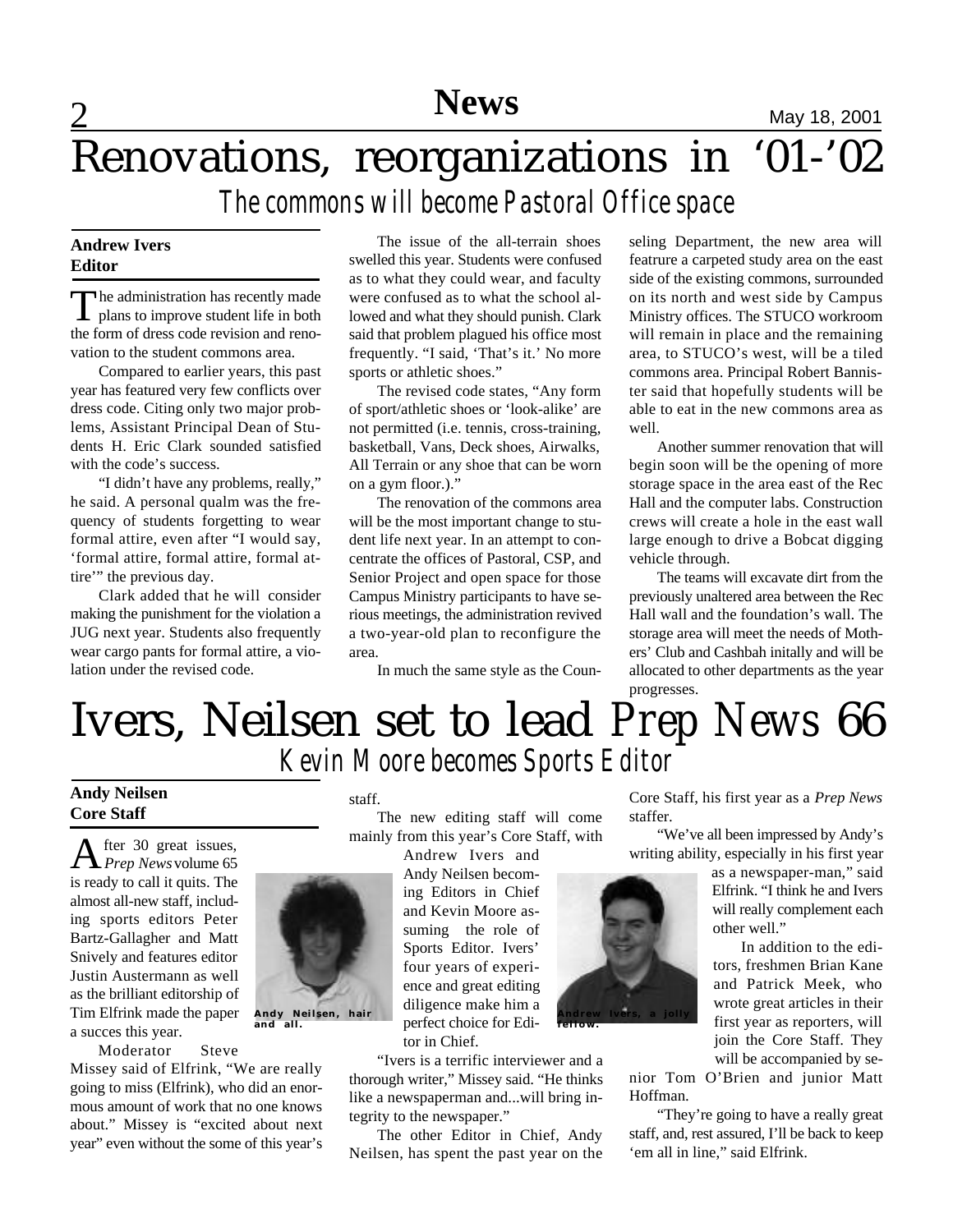# **Nay 18, 2001 Editorial** 3

## LETTERS TO THE EDITOR Maurer reflects on fourteen-year tenure and dismissal

#### Dear Prep News,

Just over six weeks ago, my life and the life of my family was turned upside down. But I felt it was time for me to express my thanks and the appreciation my family feels for the outpouring of sentiment and support we have received since my firing as the basketball coach at St. Louis U. High. From colleagues and students to parents and former students, the expression of support has been tremendous during this humbling experience. For this I thank you.

It was a good fourteen-year run. I am fortunate that I have been touched and impacted by so many people over those years. I have memories that will last a lifetime and I have images of faces that I will always cherish. Our children grew up running around this school. So, it will always be a part of our lives.

I also want to take this opportunity to clarify a few things regarding my termination as coach. It has been reported that "the administration" made this decision. Actually, only two members of the administrative staff were involved in the decision and my ultimate dismissal. Assistant Principal Art Zinselmeyer, Dean of Students Eric Clark, and Athletic Director Dick Wehner were not involved in this situation. I can't refer to it as a process because there really was no process. I was never brought in to discuss any concerns or problems with the program and thus, I had no way of knowing that I needed to make some changes. Don't get me wrong, I know that these two men have the authority to make such decisions. And, I know that there are some people who are very happy with what they've done. I just feel that when you're dealing with a person's life, some sort of process should be followed. I can't imagine a teacher being relieved of his/her duties without the head of the particular academic department being involved.

I've never claimed to be a great basketball coach. But I do believe that for the last fourteen years we conducted a program that the school and everyone associated with it could take pride in, a program which had earned a great deal of respect for being competitive on the court while doing things the right way. Our teams, even when we struggled, continued to be invited to prestigious events and tournaments because of that respect. I want to win as much as anyone. And maybe I should have adopted a philosophy of scheduling that would have helped us to win more games. But I don't really care about my record or my personal accomplishments. I coach with the goal of challenging the athletes to compete against the very best competition while upholding the mission statement of the school and maintaining my personal and professional integrity. I will never compromise my principles by resorting to a 'win at all costs' attitude. Evidently, that isn't the direction these men want to travel.

I thank the many people who have supported me. A few years ago, Fr. Bob Costello and Plant Manager Paul Owens, who at that time were President and Principal, respectively, along with Mr. Wehner, Mr. Clark, and Mr. Zinselmeyer stood up to parents with unrealistic expectations and supported me through some very tough times. They stood strong in the face of adversity and pressure and did what was right. Many colleagues and students, some of whom I never expected, have spoken up in support of me. To all of you I say a sincere thanks. To everyone who has been a part of our program over the years, and to others who have supported the efforts of our players over the years, I say thank you. Many people associated with this school have been a major part of my life and the life of my family. No matter where we are next fall, be it here or another location, you will always have a special place in our hearts. I truly enjoyed the experience and I am a better person because of it.

Sincerely, Don Maurer

### Student wonders about cruelty in a community of "Men for Others"

Dear Prep News,

I am a member of the class of 2003. Last weekend at Senior Follies there was a joke about us being better than everyone else. But are we really?

One of my teachers has had to put up with harassment from her students all year. Just the other day another distasteful act was committed that truly saddened me. The act that was committed isn't important; it's the fact that at a great school like SLUH people have to be subjected to this kind of abuse.

Every day we dedicate all of our thoughts, words, and actions to the greater glory of God. Are these acts the things we

want to dedicate to God? As a community I believe we cannot allow things like this to happen anymore. We need to stand up for what is right and be true men for others by putting an end to this type of abuse.

To the teacher who has had to put up with these atrocities, I'm sorry. To the students who commit them, I feel sorry for you that you get some sort of pleasure out of this. To the SLUH community, let's strive to make SLUH a truly superior place and put an end to this type of behavior.

Sincerely, Anonymous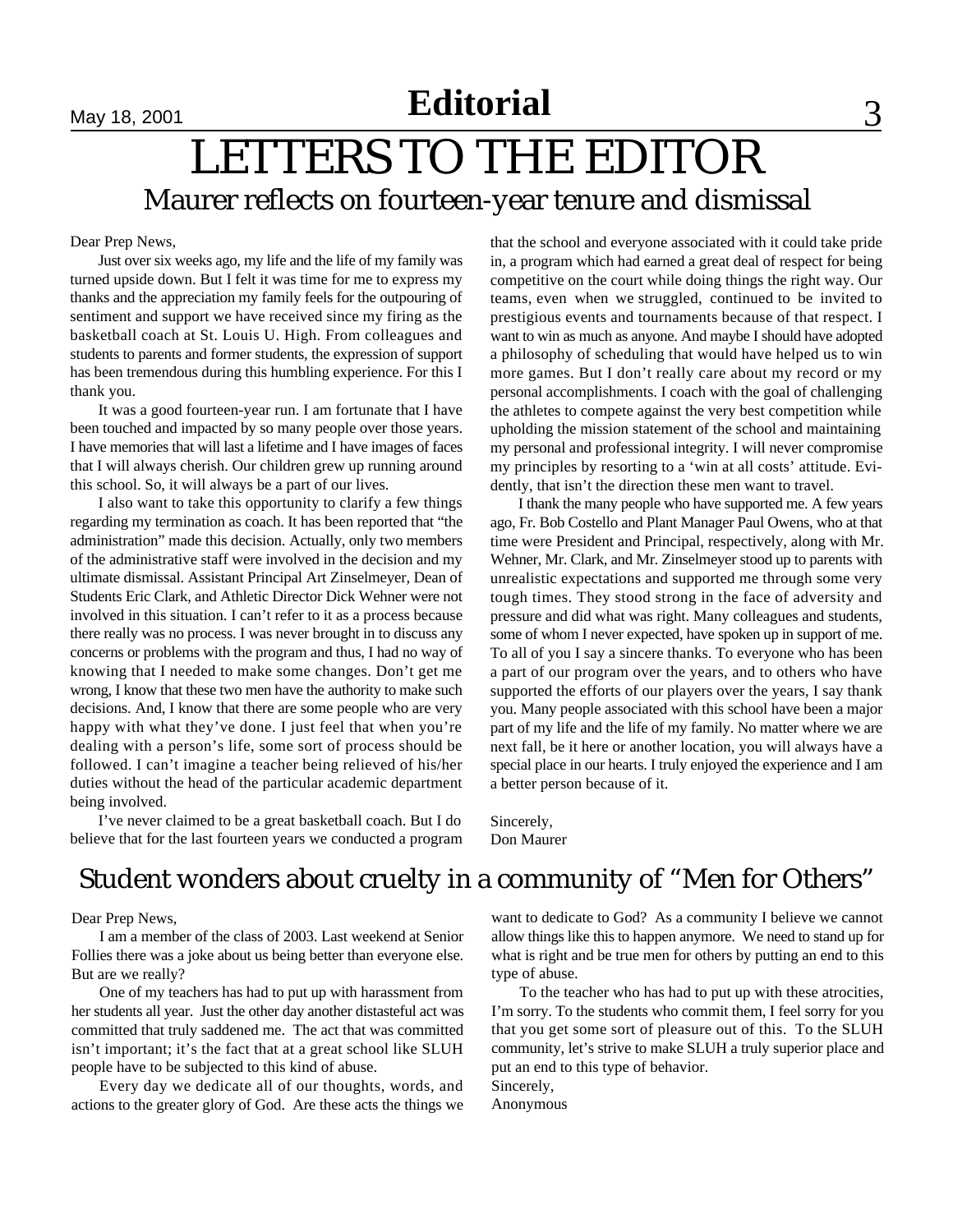**News** May 18, 2001

## LETTERS TO THE EDITOR Murphy bids farewell to after 41 years

To the SLUH Community,

 $\overline{4}$ 

As my last few days on the faculty of St. Louis University High School pass quickly by, my head and heart swirl with a multitude of thoughts and feelings. The strongest of these is gratitude for all the blessings that have come to me and my family through my employment here for 41 years.

These blessings have come from the "marvelous comrades" with whom I've had the honor of working and the great young men I've had the privilege of teaching, coaching, or counseling. Many of the colleagues and students I want to thank have preceded me in departing SLUH, but many remain. These I will try to thank personally, but this fine publication will reach many more.

I believe that the members of the Class of '54 who have worked here, Joe Schulte, Bob Bannister, Fr. Jack Zupez, S.J., and me, have tried to put back into SLUH much of the spirit we gained here as students. But it's getting to the time when we will be "passing the torch" to a new generation of leaders. My work with the new faculty the past few years leaves me confident that the torch will be in firm hands.

Another feeling I have is disappointment, because I know that I have not always been present for some of you when and how you needed me. For this I ask your forgiveness. Like the seniors, I think I know where I'm headed, but I have learned that God's plan always works out better than mine. I am eager to learn how to be deacon to the people of God of St. Dominic Savio Parish and to have a chance to find out where the fish are really hiding.

I believe that the Lord will continue to richly bless all of you associated with St. Louis University High School.

Sincerely, Jim Murphy '54

### An interesting proposal from Mike Garcia, '01

To all Junior Bills,

 Throughout my four years at SLUH, I have been fascinated with the genius of our staff. At times, the school grounds seem to be the backdrop of a weird but uniquely interesting movie. It is always entertaining as it includes the wacky work of many different teachers. Recently, in a vision, it occurred to me that the intelligence of the people in the school, combined with this entire spectrum of personalities, if utilized properly, has huge potential for amusement.

I have found that intelligent minds often have interesting opinions, because they come to their conclusions on their own, not based on the mainstream. For instance, many would believe in the United States current democracy is satisfactory. One particular history teacher, however, believes that the ideal society would be run by a unique dictatorship, which would come to be called "Aylwardism."

A more serious example would be how a certain Spanish teacher believes that a weatherman named Gus, automobiles, "playboys," and any contemporary invention on the market today will lead to the devastation of our society.

Last week, in a morality class, we were watching a debate between Alan Dershowitz and Alan Keyes, two politicians who hold completely different opinions in most every issue. The debate intrigued me and kept me completely engrossed, as I was able to witness two intellectually competent men duke it out. The best part was they were able to shake hands at the end, and eventually even able to work together. The idea came to me...what if we could create a similar activity here at SLUH?

It could work as follows: Two teachers would be notified every week, or month, depending on demand. If they agreed, they would meet in the theater or what then would be transformed into

a debate scene. The issue would be pre-determined.

How cool would it be to witness Charles "The Hammer" Martel dispute whether .999 is equal to 1 with Bill "I don't need a nickname because I'm already intimidating" May? Or how about Dr. Monohan and Mr. Aylward discussing which world war played a a more important role? Mr. Kershenski and Mr. Zarrick over who is the baddest superhero? The foreign language heads over which is the best language to take at SLUH?

Each party would get a chance to make an argument, and another chance to challenge his or her opponents. Finally, in an attempt to involve the audience, five questions would be permitted by the students, directed toward the staff members.

Since the idea is still in its earliest stages, its actual structure is still uncertain. It is my contention, though, that the event would be received with much interest. Whether the teachers would even be willing to put themselves in this situation plays a major role in the reality of the event's creation. Supposing it did work out though, I think it would not only encourage an interest in learning, but also foster a certain curiosity and an even stronger sense of school pride.

Sincerely,

Michael Garcia '01

### **ANNOUNCEMENTS**

**The SLUH Father/Son Golf Tournament will be held on Saturday, June 16 at the Normandie Golf Club. The format will be "Four Man Scramble," and the cost \$55 a person, or \$220 per team. For further information call Thom Digman at 531-0330, ext. 112. Spots are limited. The incorrect website was run for Matt Sciuto's students. The correct website is: www.geocities.com/athens/aegean/ 5275/sophwrkday01.html**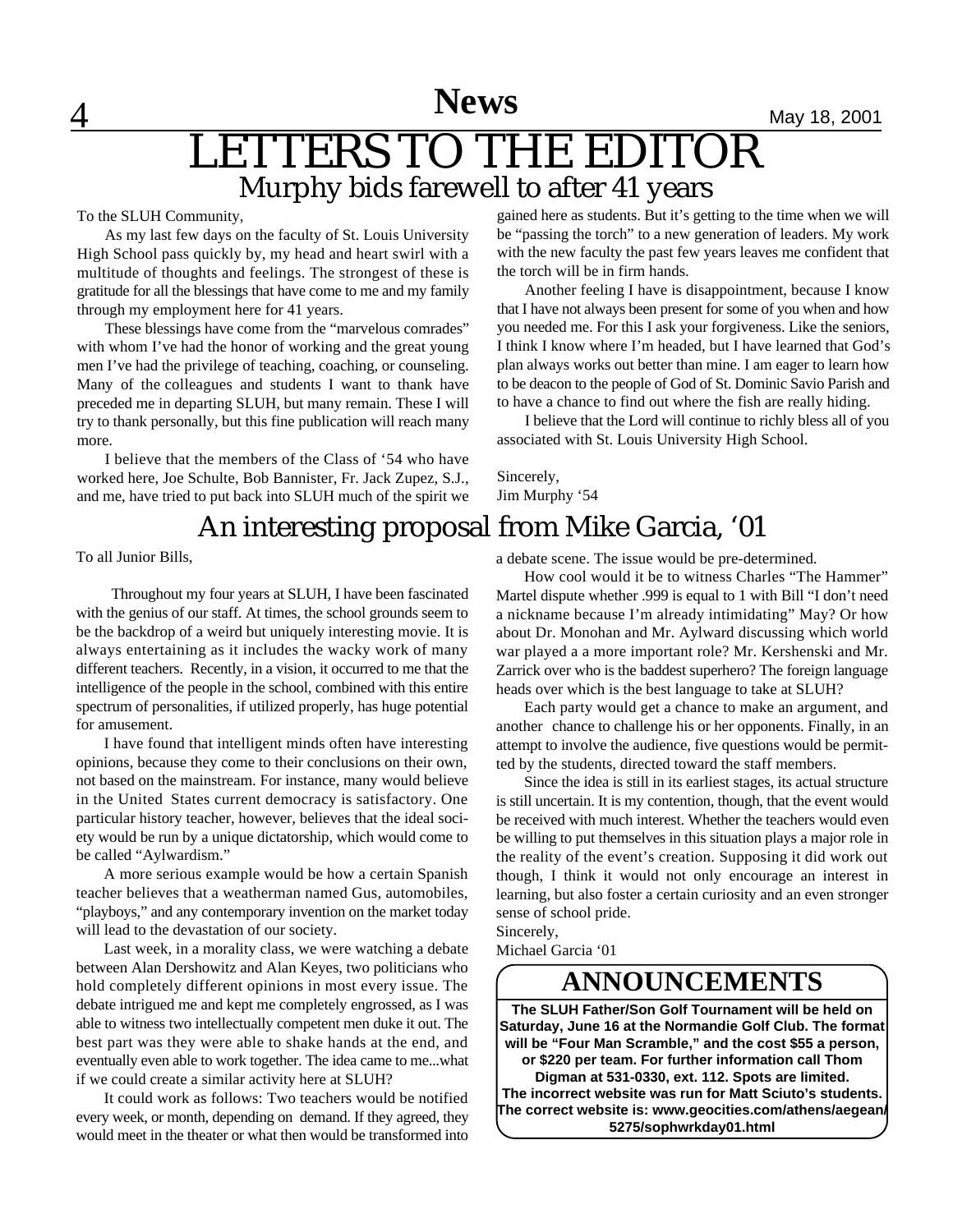# **News** 5 LETTERS TO THE EDITOR O'Connor questions impact of class rank

#### To the editors:

Near the end of every school year, many juniors begin asking their counselors and Mrs. Berger where they stand in comparison with their classmates. They have every reason to be interested in their class rank. As most juniors will painfully find out in the next nine months, small differences in rank will mean much more than mere bragging rights. For some it will be an issue of thousands of dollars.

Every college application asks for the applicant's class rank. Fortunately, many college admissions personnel who know about SLUH are lenient with the class rank when it comes to admission. However, for the scholarship money that often determines whether or not a student can really attend the school of his choice, very few universitites will make this same allowance in class rank.

I came into conflict with the class rank criteria over these past few months. It was not until this time that a few questions really hit me: "Why should the accomplishments of my classmates be a factor in whether or not I personally deserve this honor? Shouldn't my scholarship be based upon my own hard work and not a comparison with others?" No matter how hard I tried with appeals, the scholarship committee would not budge. As a result, the two percent difference that keeps me out of the top ten percent of my class will cost me over a thousand dollars a year.

I think that for the most part, SLUH is a place of outstanding opportunity, but when the class rank is reported to colleges, all

but the top five percent suffer a heavy limitation. Many academically gifted students do not receive the scholarships they would normally receive as a reslult of the increased competition and higher quality of students we have here at SLUH. My complaint isn't directly with SLUH but rather with the policies of the universities that place so much empasis on class rank. However, it only seems right to me that SLUH, a school looking out for the best interests of its students and graduates, should not comply with university policies that put ninety-five percent of its students at a disadvantage. I believe that the best change SLUH can make for the class of 2002 and beyond would be to stop reporting rank to the colleges.

Refusing to report class rank would not be a very unusual thing for most colleges. Other competitive high schools in the area have already made the decision to not report class rank. Instead, these schools supply additional information on the applicant, such as teacher recommendations, which give a more detailed and personal view of a student and his or her accomplishments than any numerical percentage could come close to. The decision on the future of this issue is far out of my hands, but I hope that the administration will at least review its policy on class rank to ensure that the best interests of the students are kept as a priority.

Happy Summer, Kevin O'Connor '01

# '01 Commencement weekend draws nigh

#### **Pat Meek Reporter**

O n Saturday May 26th, St. Louis U. High's seniors will walk into Powell's Symphony Hall to make their last official act at SLUH. The ceremony, which starts at 4:00 p.m., will honor the 255 seniors and their accomplishments throughout the last four years.

The graduation ceremony will be preceded on Friday by Mass in the student chapel, which will be celebrated by SLUH's President Paul Sheridan, S.J..

After the Mass, junior mothers will serve and prepare dinner in the gymansium. During the dinner Charles Martel, winner of the Teacher Appreciation Award, will address the audience, as will Dave Willard, winner of the JSEA award.

The next day, the activities will move to Powell Hall, where the official graduation ceremony will take place. Each white tuxedo-clad senior was allowed to invite five guests to sit on the first level, which is closer to the action.

After Assistant Principal Art Zinselmeyer introduces the seniors, the recipients of the Ed Hawk Award, Peter BartzGallagher, and the Mac Boland Award, Jake Klug, will adress the audience.

Following the speeches, Martel will recite the names of the first honors students and the scholarship winners.

One of the many scholarships that will be the announced is the prestigious Steve Mayhew Scholarship Award, given to a student who plans to attend St. Louis University in honor of the alumnus who died in a car accident while he attended the university.

Finally, Dean of Students Eric Clark will announce the names of the seniors and Principal Robert Bannister will hand them their diplomas as they arrive at the center of the stage.

As most people know, the commencement ceremony does not mark the night's end. The seniors will meet at Clayton Community Center, where they will stay until 4:00 a.m. for the Lock-in; during the lock-in students will be able to use all of the facilites and swim in the pool.

Bartz-Gallagher summed up the position of the seniors by saying, "I must say I am happy to leave high school, but I have learned many important lessons. I have had an excellent four years."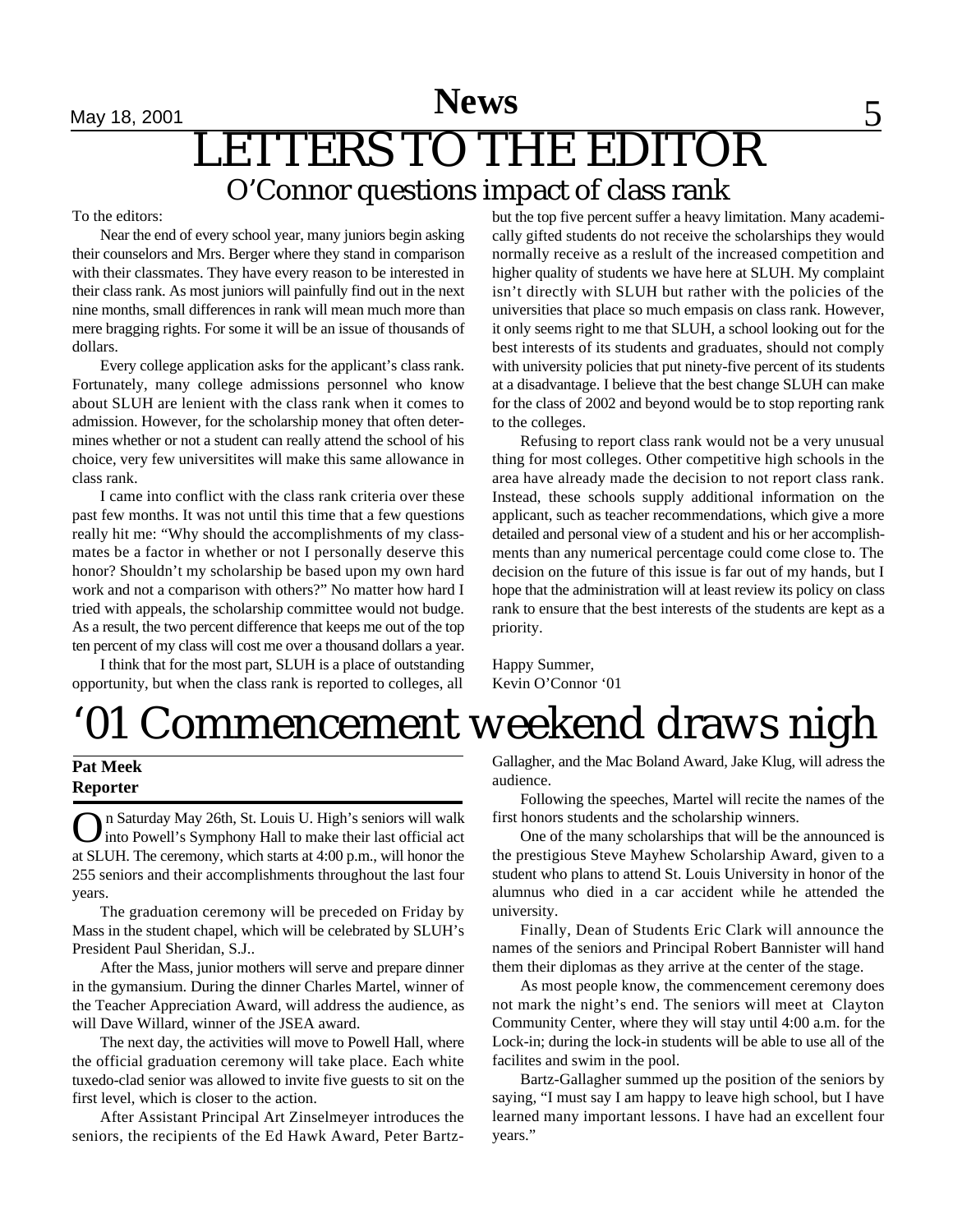### 6 V2K BUG

#### (from 1)

"anticipate (receiving) the final design by the end of June."

Construction can begin as early as August and the fields, one for practice and one for performance, will be useable for the 2002 season. Some funding for the project has come from St. Louis Cardinals Care and from Boeing.

The parking garage project is still in its early phases; Hellman said that only informal talks with the Science Center have taken place. He explained that the garage will come next because future construction on the property south of the school will begin where the student parking lot is currently located.

"There is a sequence," he said. He said there are no definite dates, but the garage will be the first construction project completed in that region of the campus. He said it will accomplish two goals: it will move the parking space, opening land for development, as well as hopefully increase the security of students' cars.

Sheridan cited 2004 as an appproximate time for the beginning of construction. He said that around next June, the school will contract an architect

### ROSS

#### (from 1)

followed by a stint at DeSmet as a Varsity Assistant and freshman team coach. After five years as a Spartan, he accepted the head coaching position at Brentwood High, where he compiled a record of 17- 51 over three years, including 3-17 last year.

"I think I built that program up with the players we had," said Ross. "When I started, we had three freshmen on the varsity team, and this year we had twenty freshmen trying out for a freshman team. That's a renewed excitement in basketball at Brentwood."

Despite these lackluster records, Wehner also feels Ross implemented a strong system in the struggling Brentwood program, a system which would have soon

to compose a campus design for the future. "We need somebody to say" how the space can be used most efficiently. Space usage in the school's existing building must be determined "before we jump into the a new building. One has to work with the other."

A space allocation survey, which each department in the school completed five years ago, has been the basic guideline. A Space Allocation Committee, composed of a mix of SLUH employees, completed work last fall compiling requests and prioritizing space needs.

A new building, currently being called a Student Life Center, is the most likely addition to the campus in the future. It would hold student facilities, such as a commons, as well as government and publications offices, in an effort to concentrate student extracurricular activity.

Currently, student affairs offices are spread about the school. Other needs focus on athletic issues, raising the possibility of additional fields, all to be located south and east of the school.

As Sheridan and Hellman pointed out, one of the most important steps of late has been the acquisition of land in the areas to which the school will expand the campus. Most recently, SLUH acquired two warehouses to the south and west:

brought dividends.

"This guy compiled great records as a freshman coach at DeSmet, and he could have very easily stayed in that comfortable situation," said Wehner, "but he took a gamble in life, and went to Brentwood, a down program. We think he was really starting to build that program from the bottom up."

Wehner expects to see the same when Ross takes over SLUH's program, a program which struggled to a 9-17 record last year, but which returns promising standouts Troy Lindbeck and Kris Lowes.

"He showed up to my summer league game (Wednesday) night, and he seemed like a really nice guy," said junior guard Adam Siebenman. "We're all just looking forward to working with him."

one owned by Valley Farm and the other owned by Gray Bar. The Gray Bar site is the approximate location for the new garage.

The garage location, after preliminary feasibility assessment by BSI, will hopefully resolve two construction issues. It will provide equal access for patrons of the Science Center as well as SLUH students and guests. It will also solve the most serious problem up until this time: the fact that River DePeres, in a concrete sewer, runs, roughly, under the football field, making construction in the area nearly impossible. The new locale is ideal ground for construction.

Given the scope of the entire Vision 2000 plan, actual action is still in early stages. Currently, the main work is being done in the area of private fund-raising, and that will continue for some time.

But, as Sheridan said, "The school is moving forward on every front: spiritual development, curriculum, community service…faculty…fund-raising."

"We have made exceptional progress," said Hellman.

The campaign, he concluded, "is a good example of our ability to collaborate with neighboring institutions that want to collaborate with (us) because of the school and (our) commitment to the city."

Wehner also hinted that, after next season, Ross may begin to soften the brutal schedule favored by former head coach Maurer.

"Mr. Maurer and I often disagreed about the difficulty of his schedules, but I opted to go with what Don wanted to do," said Wehner. "Ross will have to choose his own schedule after next year."

Ross plans to meet with each player individually, from the freshman team up, in the coming weeks, and his plans for next season will begin taking shape in the near future.

"I want to make sure we're all on the same page, and I want us to represent the school well, both on and off the court," said Ross. "But I think getting to Districts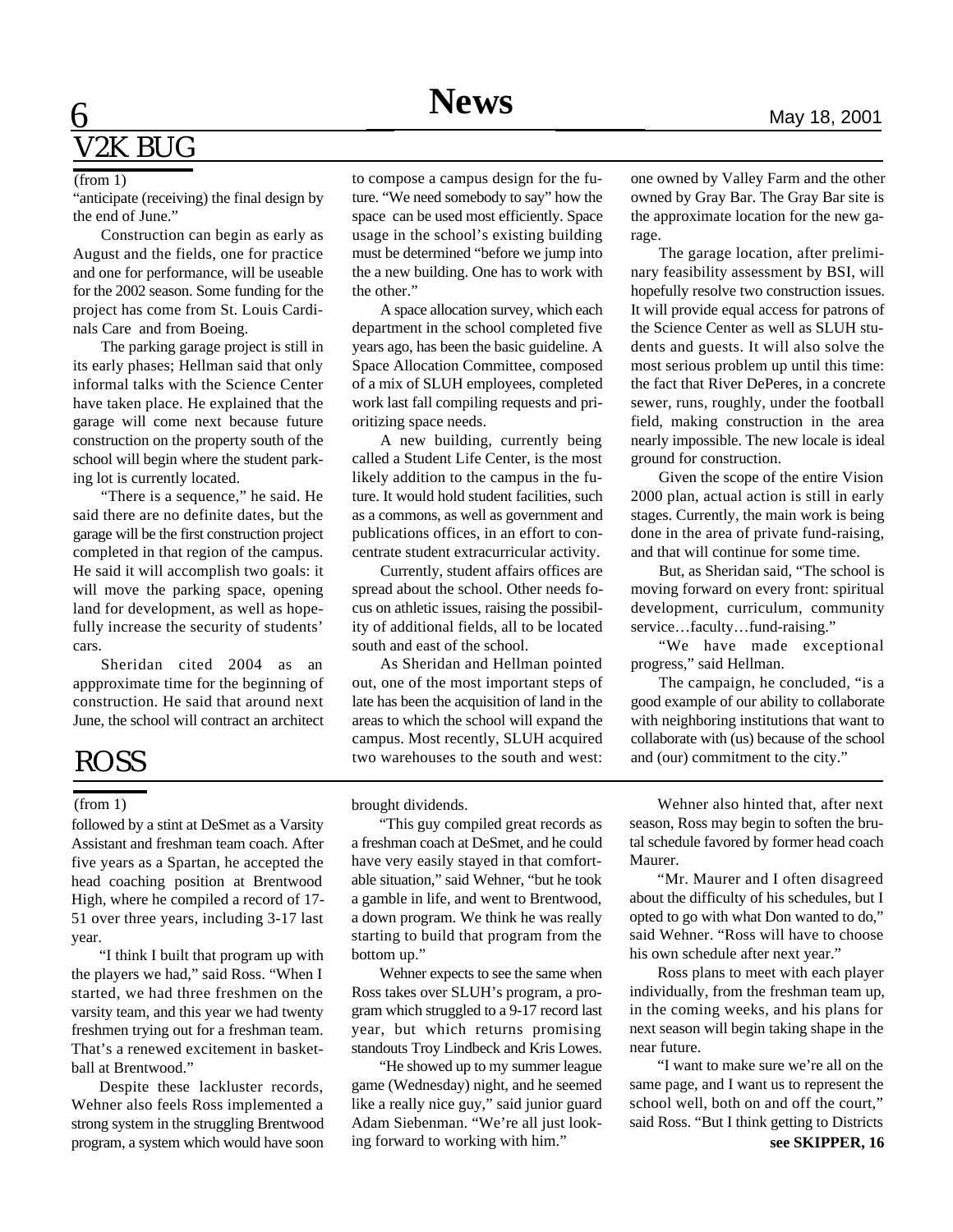### **May 18, 2001 News 7** ASCs Conway and Smith to leave SLUH *Conway to become Buddhist, Smith goes surfing* **News**

#### **Kevin Moore Core Staff**

 $\prod$ eaching as part of the Alumni Ser $v \perp$  i c e

Core (ASC) may not pay much, but it gives the men who volunteer a year of their time the chance to explore career oppor-tunities. Not to mention a home in the jesuit residence and a food stipend. Three men, english teacher Adam Conway, biology

teacher Bryan Smith, and theatre teacher Ken Ferrigni, enlisted in the program this year at St. Louis U. High. Conway and Smith will be leaving SLUH at the end of the year, while Ferrigni will be staying here as a permanent substitute.

Conway, who will enroll in an intensive yearlong program at Washington University to pursue his Masters in Teaching in English. (He made clear it is all caps.) During the year

**Adam Conway, English guru.** C o n w a y taught sophomore and senior english, and he often worked with the Community Service Program at

Karen House. After receiving his degree, Conway said he is positive he wants to teach high school english, possibly even at SLUH. "I think the English department here is excellent," said Conway.

An important question is "how to

bring together spirituality, teaching, and service...and I've really only begun exploring that question," said Conway.

Smith will be leaving to attend the

University of Missouri at Kansas City to earn a Masters in Public Health as well as help coach the UMKC tennis team. As a biology teacher at SLUH, Smith was also an assistant tennis coach. Two years from now he plans to play semiprofessional tennis in Europe so he can get "some traveling

experience."

Smith said, "Being a teacher and seeing it from the other side, it's amazing how many preconceptions I had had. It shed some light on my high school years

**see ASC, 16**

# McCarthy recieves Silver Beaver from BSA

#### **Brian Kane Reporter**

N ext week, a St. Louis U. High fac $u \,$  i t y

member will be honored for committment, leadership, and service.

Tom McCarthy, one of SLUH's Global History II teachers, will be recieving the Silver Beaver Award. The Silver Beaver is a great award of the Boy Scouts of America (BSA). On Tues-

day night, McCarthy will be presented the award at

the Greater St. Louis Area Council's (GSLAC) annual dinner, which will take place at the Family Fun Center in St. Charles.

The Silver Beaver Award is a very prestigous (sp?) honor bestowed by BSA. It is the highest possible award that an adult volunteer with the scouting program can recieve. It is a national award, but it is awarded at the local level. GSLAC serves roughly 35 counties, consisting of over 60,000 scouts, and 17,000 adult volunteers. Only about 24 adults will be presented the award this year.

After looking over his accomplishments with BSA, little doubt can remain as to why he will be given this honor. Scouting has been an important part of McCarthy's life. As a Scout, and as an adult volunteer, he has been involved with the program for over thirty years. While a student at

SLUH, McCarthy earned his rank of Eagle Scout. He worked as a member of summer camp staff at S-F Scout Ranch, for Boy Scouts, and Camp May, for Cub Scouts, for fourteen years.. He has worked as a member of the staff for GSLAC's Junior Leadership Training Camp for seventeen years. He has been a merit badge counselor for four merit badges. He is on the Canoe Guide Committee, as well as a number of other various committees. He has also helped with large council events. In the Order of the Arrow (OA), an exclusive BSA brotherhood of those who exemplify the Scouting skills and spirit, he has served in the past as Lodge Chief and Section Chief. He is a Vigil member of the OA, the highest of three ranks. Contributions in the community and here at SLUH also contributed to his award.

Nominees for the Silver Beaver are made secretly. Until he had lunch with a friend during spring break, McCarthy had no idea he had been nominated. "I was very humbled by it, because of how big the award is and what it means," McCarthy commented.

When explaining the award to his wife, McCarthy jokingly stated that it meant "the next three times they ask me to do a job, I can't say no."

McCarthy currently is an adult in Cub Pack 116, where his son Matt is registered. As of today, he holds the position of Cubmaster in the pack.



**History teacher Tom McCarthy recieved the Silver Beaver.**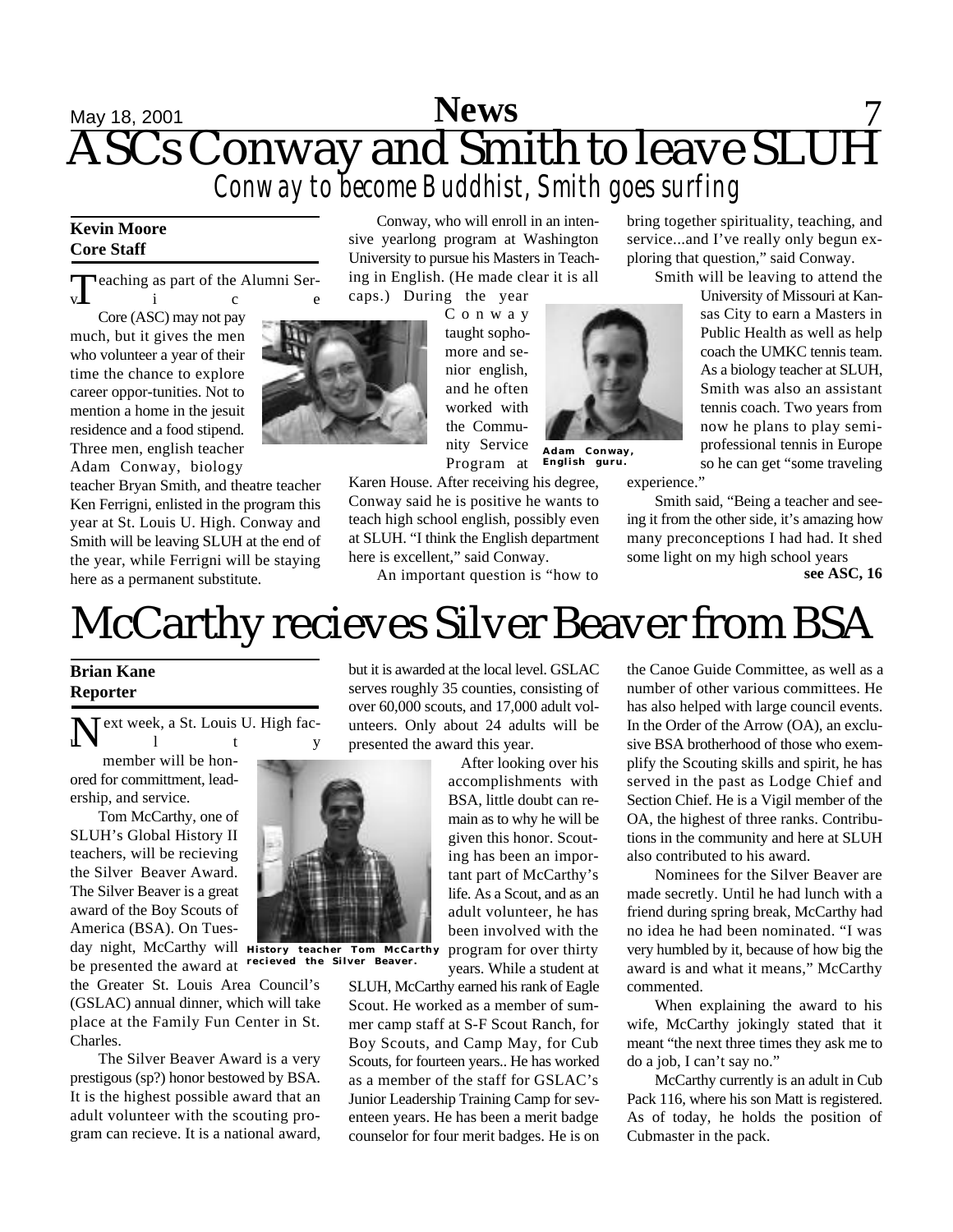### 8 **KNICKERS**

#### (from 1)

Ferris, referring to the dominant district and Webster Cup wins.

During the first day of eighteen-hole competition, conditions were favorable. The sun beamed down in Bolivar, Mo for a comfortable eighty-five degree day with winds only gusting at times. The challenging course was well-groomed with lush fairways and quick greens. Silo seemed right for the taking, but the Jr. Bills seemed just a bit off.

Sophomore Zach Schmitt was admittedly nervous on the first tee. Schmitt humbly remarked, "Yeah, I was pretty nervous. I haven't really played in a tournament that big." Shaky nerves translated into an uncharacteristic first round 88, but the team rallied as it has all season.

Senior Bill Everding was unfazed by the frenzied atmosphere and carded a solid 77 for the Jr. Bills. Eveding said, "I wasn't nervous at all. I've gotten used to playing in tournaments with big fields and I didn't mind the galleries of about 40 people that followed us around. It was nice because sometimes they gave us a little clap."

Fellow senior Drew Ferris had a tougher time out on the course. His 82 exceeded his typical nine-hole average of 38.1. Ferris was disappointed with his round and explained the why the course was aptly named. " I had a couple of eagle putts but there would always be a huge ridge in the middle of the green. I ended up three-putting too much. I ended up lipping out seven putts."

Junior Pat Robert and his 78 helped the team's cause, but sophomore Andy Schumert's round put the team into contention. Schumert, the number four man on SLUH's five-man squad, more than rose to the occasion on day one. He fired a three-over-par 75, the lowest SLUH round and the third lowest round of the day. With Schumert's heroics, the team total of 312 was good enough for fourth place behind Lafayette, St. Joe's Central, and leader Parkway South. Parkway scored nearly perfect as a team, and their first round total of 300 broke the previous Missouri high school state record for lowest state championship round. But despite the commanding twelve-stroke lead, the SLUH objective remained the same. Head coachGreg Bantle explained, "Parkway South shot great, but we knew we could put together a similar round and hope Parkway would slip a little, giving us a chance for the state title."

On day two SLUH made a strong bid for the state banner. Conditions were a



players used the wind to their advantage. Ferris, determined to resurrect his game, broke out on the par 5 number six. Ferris said, "The wind was blowing about ninety miles per hour, and I just crushed a drive." Ferris crushed the ball exactly 380 yards on the 485-yard hole. "When I got up to my ball, I asked a guy if the ball hit a sprinkler head or the cart path, but he said I carried it the whole way. I was worried the ball might have gone into the lake right in front of the green." With drives like that, Ferris managed to shave four strokes off his day one score for a solid 78.

Schmitt greatly improved as well, matching Ferris with a 78. Schmitt wasn't as nervous the second time round Silo. A solid tenth hole from tee to green resulted in birdie and "really got me going on the backside."Schumert continued his tremendous play with a 79 which bolstered the SLUH charge.

Everding struggled with a 41 on the front, but a visit from his dad and a look at the leader board rectified all problems. " My dad had a candy bar and Gatorade waiting for me at the turn and he told me the three guys who made the turn before me shot 38, so I had to turn it around. Plus, looking the posted scores, you could tell that SLUH was making a move as a team up the board. Everding converted his birdie opportunities and turned in an even par 36

on the back for his second 77 good enough for fourth place honors.

Pat Robert was clutch on the second day as well. Robert modestly explained,"I just strung a bunch of pars together for a solid round." His second round 74 was the third best round of the day. Like Ferris, Robert summoned the wind power on the 494-yard twelfth. A drive of three hundred plus yards left him a mere sand wedge and an excellent eagle opportunity. Robert made birdie on the hole. Even more remarkable though, Robert played the last seven holes on both days at one under par.

The Golfbills regained their form on day two, with all five members firing in the seventies, but the Parkway South lead was just too much to overcome. But the SLUH charge did vault the Jr. Bills ahead of St. Joe's and into a three-way tie for second along with Lafayette and Parkway Central. The team shared in individual honors as well with Robert placing eighth overall and Schumert and Everding tying for fourteenth.

With strong state performances complementing season play, Robert and Ferris seem to be likely selected for the All-Metro team.

Bantle was elated with the team's performance as "almost any team could have won the tournament."

Everding added, "If someone would have told me at the beginning of the year we would have won the Webster Cup, won districts, and finish second at state I wouldn't have believed them but we came together and I am just really happy."

Robert explained "how this capped an awesome year. We exceeded all expectations and proved to be one of the teams to beat in Missouri."

Following such a dominant year will be tough task, but the returning underclassmen seem capable. With Robert, Schumert, Schmitt, Ryan Schaller, Joe Sharamitaro, and freshman Dan Ryan returning, a repeat performance is definitely a reality. Congratulations to SLUH golf for such a great year.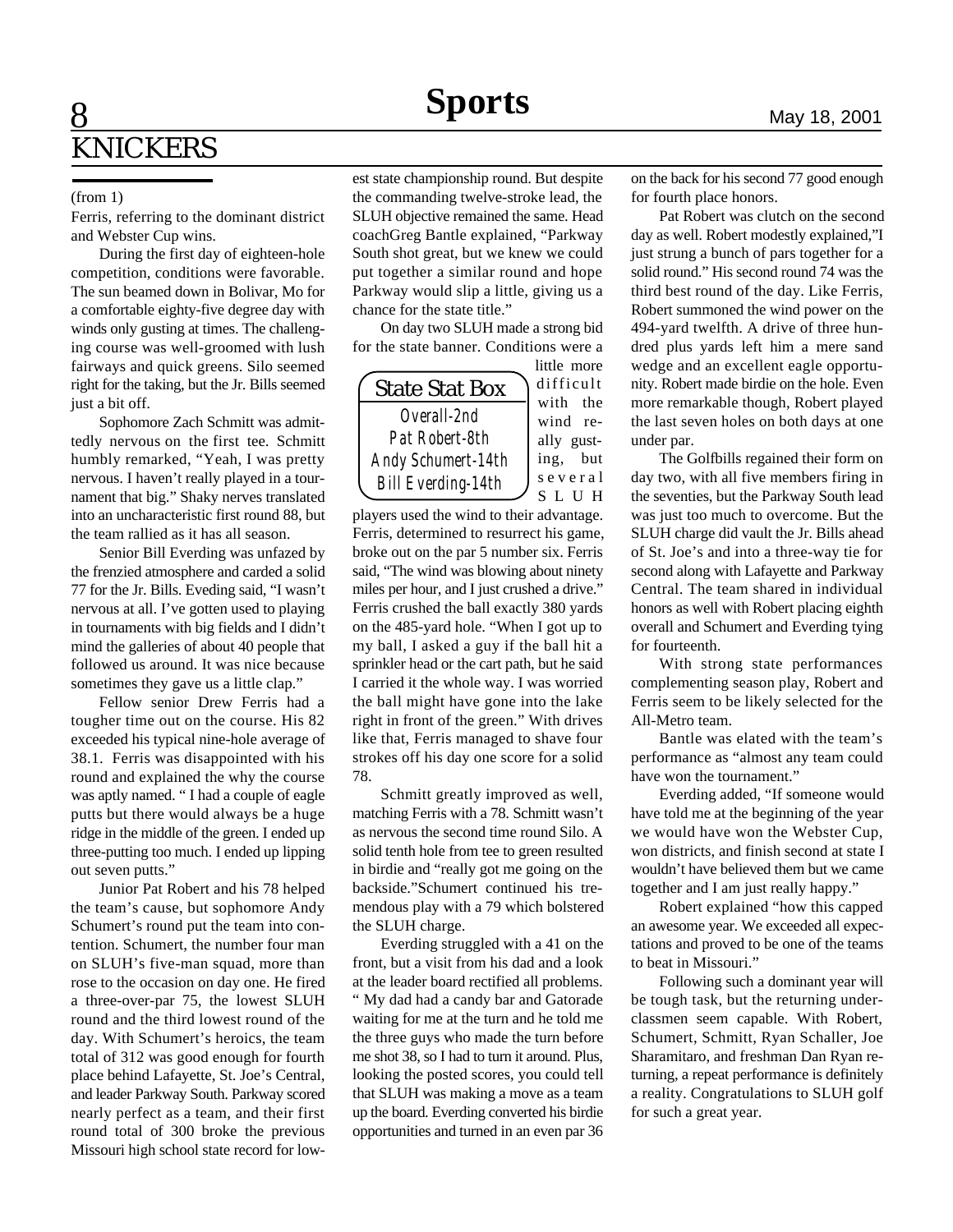### **May 18, 2001 News** 9 Thaman, Quinn and Nelstead say goodbye **News**

*Thaman headed for Clayton Highschool*

#### **Brian Fallon Reporter**

K ate Thaman, who has taught at SLUH<br>for the past three years, will be leav- $\mathbb{Z}$  ate Thaman, who has taught at SLUH ing to pursue a position at Clayton High School in the fall.

Thaman came to SLUH in the fall of 1998. She teaches two classes of Algebra II, one class of sophomore geometry, and one class of junior Algebra II Trig. Thaman has also been a JV and Varsity coach for raquetball, and has been involved in many math competitions.

"It was a tough decisison," said Thaman, "I am happy here and enjoy all of my colleagues and students."

At Clayton, Thaman will most likely teach Calculus and Algebra II Trig, as well as continuing to be the Varsity coach for Clayton's women's softball team.



She has been coaching softball for two years n o w , coaching the JV team last year and the V a r s i t y team this

year.

 "I like working with the girls," says Thaman, who played softball in high school for Ursuline and four years in college also.

Thaman graduated from Maryville Unviersity, majoring in Mathematics, and is now taking courses at UMSL, where she is working towards a Masters degree in Mathematics.

"She will be impossible to replace and we will miss her," says math teacher Rebecca Ferrigni. "Clayton is very lucky to have her and she will have great oppourtunities there."

*Deacon Quinn leaves to join Catholic Tribunal*

#### **Tom O'Brien Core Staff**

Sudents of Deacon Gerry Quinn have<br>
looked forward to Fridays since 1996, D looked forward to Fridays since 1996, the year Quinn began to teach at SLUH. But unlike many students at SLUH, the disciples of Quinn have waited patiently not for the good times that Fridays are sure to bring, but for a scrap of the guru's knowledge imparted to them through his famous weekend material.

Quinn chose SLUH back in 1996 because he wanted to return to teaching at



a school that emphasized academics, a p l a c e where "ultimately two things

are done: people trying to be the best they can be, and people understanding how Christ addresses the real world in everyday life."

Quinn cites his proudest accomplishment at SLUH as helping the theology department work towards a full week of theology classes.

Quinn has decided to retire because he lost the "energy to teach" after his heart attack and cancer surgery, both last year. Next year, Quinn is headed to Springfield, Illinois, to become a judge in the Catholic tribunal there. His main responsibility will be working marriage cases, but he may also take up an adult class, teaching lay people the basics of canon law as it applies to marriage.

As fellow teacher Jim Linhares says, "He is a person who has served the church well, and I don't think many people realize how much he's given."

One thing is for sure, the absence of weekend material from the Jesuit Wing won't be the greatest thing missed in room J123 next year.

*Bucharest beckons Nelstead*

### **Tim Friese Reporter**

In just five short days, St. Louis U. High<br>will lose one of will lose one of

its treasured teachers, and in five short months St. Louis will lose a great citizen. This man is, of course, Kevin Nelstead, chemistry teacher extra-ordinaire,



who is leaving for the Bucharest Christian Academy, a small Protestant mission school of about 100 students in grades 1- 12 in Bucharest, Romania.

He says of his move, "I have a three year commitment, and my first year will be spent learning the language."

He is accompanied to Romania by his wife Shirley and his four children, ages four to eleven. The first year will be exciting, as none of them speak Romanian, although it will not be that difficult for Nelstead to learn as he is a reader of French. Also, since Bucharest Christian Academy is an international school, comprised of an eclectic mix of students from countries such as the United States, Korea, Indonesia, and Brazil, he will teach all courses in English. Nelstead will also be the science department, teaching grades 7-12.

Fellow chemistry teacher Charles Busenhart gives characteristically high praise to Nelstead, saying, "If he were to stay, students would benefit from his knowledge of chemistry." Busenhart added that Nelstead is "very organized" and "an outstanding individual."

Nelstead sees the move as the start of his international life, which he expects to be at least twenty years. He will certainly be missed by students, by administrators, and by faculty.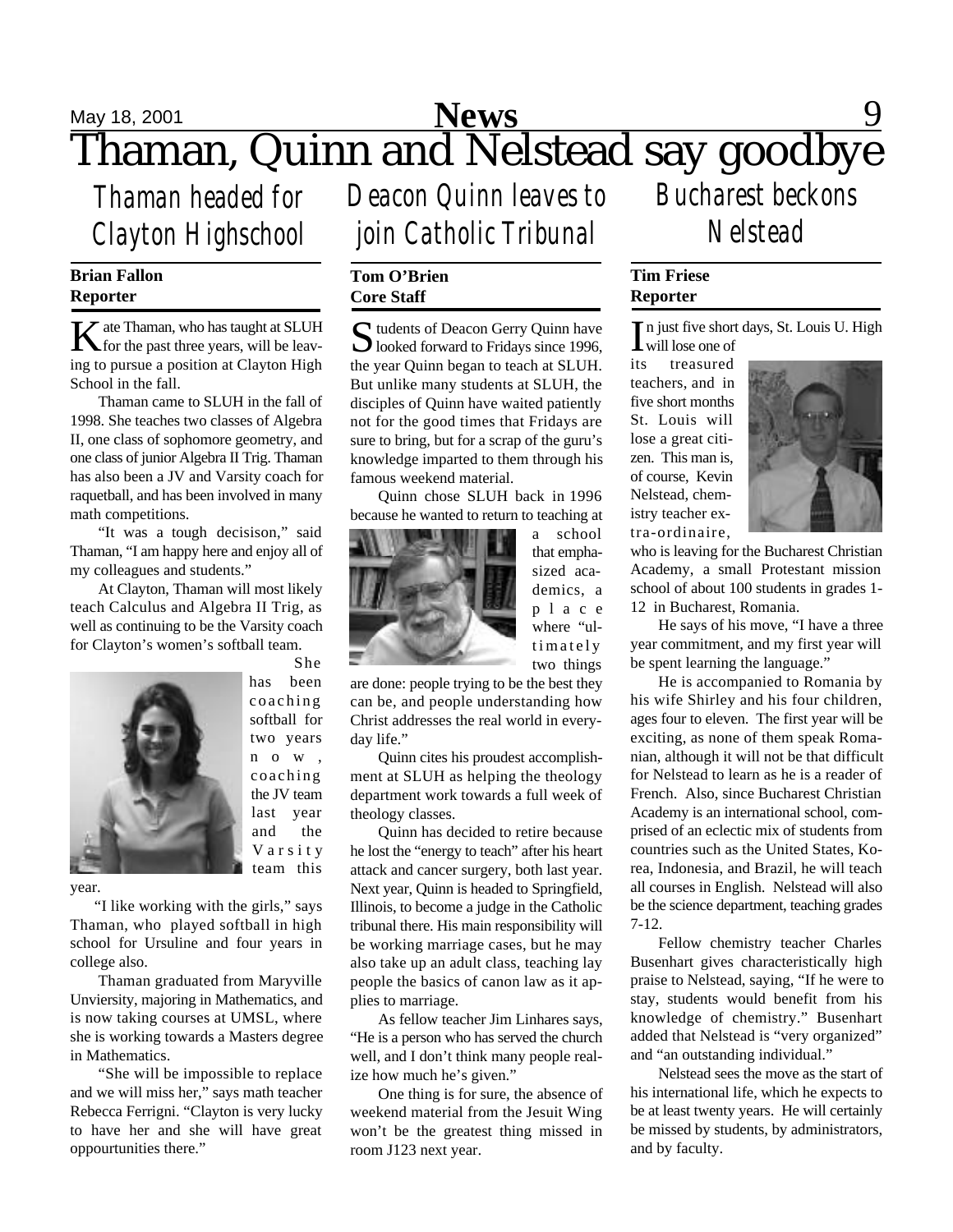## **10 News** May 18, 2001 Deacon Murphy retires after 41 **News**

#### **Matt Snively Sports Editor**

Faces come and go at SLUH, some<br>staying for a few years and some<br>staying for a decade or more. The face of aces come and go at SLUH, some staying for a few years and some Deacon Jim Murphy, however, has been a staple in the halls here for the past 41 years, a feat that few can match.

After graduating from SLUH as a memeber of the class of '54, he attended St. Louis University along with fellow SLUH grad Joe Schulte, where he was president of his fraternity.

Schulte related one story from their college years together, saying, "Doc had one of those big sedan cars, and in order to drive it he had to look under the steering wheel. But remember, back then, they had those giant steering wheels."

Car size aside, Murphy returned to SLUH in 1960 to teach American history to juniors. After teaching for many years, he became a counselor, aiding students with the immense challenge of making a college decision rather than aiding only in the classroom.

Murphy also worked on formalizing

the senior advisor program, which has become something of a standard here. The project, which Murphy transformed into more of a counseling program, is constantly referred to as one of the best programs at SLUH by both teachers and students.

Another legendary contribution of Murphy's to SLUH is the sport of Bashball. Created in the '70's as a combination of

basketball, soccer, and hockey, Murphy describes it as "A fun game that anyone coud play." Students still spend gym period after gym period playing this game, and it is respected as a SLUH institution, something that is uniquely ours.

Murphy's passion for sports has also been seen in his coaching. He coached



**Deacon Murphy in his** freshman hallway

football for 24 years and varsity wrestling for 26 years. Schulte credits Murphy for

> bringing wrestling to SLUH, since he gave so much to the program.

> With his newfound freedom, Murphy says he plans on vacationing in Branson at Silver Dollar City, working with Habitat for Humanity, and driving the Alaska Highway, something he has planned for many years.

> Of Murphy's driving, Plant Manager Paul Owens noted, The odds

of an asteroid landing on the 50-yard line of the SLUH stadium are less than the odds of Doc Murphy getting a ticket for speeding.

Murphy is also going to be a deacon at Dominic Savio church.

"Retirement is time to do what you always santed to do," said Murphy.

# ulac prepares for bone marrow transplant

#### **Peter Segrist Reporter**

As the last day of the school year rolls<br>hear, most students have their sights near, most students have their sights set primarily on expectations of what this summer will bring. Unfortunately, one student has more pressing concerns. Christopher Dulac, a current sophomore at SLUH, lies in a hospital bed waiting patiently to undergo major surgery.

He will undergo a bone marrow transplant on June 7. His family had attempted to have the procedure done on June 5, his 16th birthday, as a sort of present for him from his donor and older brother, Jason, a senior at SLUH— a "true gift of life," as his mother put it.

In August of 1999, Dulac's doctor discovered that he had a tumor in his chest. Dulac has what is known as T-cell lymphoma, a type of cancer that attacks the infection-fighting white blood cells of

the immune system. Once the first few cells take on an atypical nature, all the white blood cells become infected as the abnormal cells reproduce themselves.

Dulac, who Paul Sheridan, S.J., describes as a "strong, intelligent boy," went through 18 months of chemotherapy after the initial discovery of the cancer in his chest. The problem with radiation treatments, however, as his mother Jennie Dulac pointed out, is that "you never know if you're truly curing it, or just suppressing it." Unfortunately, in Dulac's case, the chemotherapy treatments had only suppressed the disease.

It takes little time to realize how much support Dulac has behind him. His mother, according to Sheridan, sits devotedly "by his bedside nearly 24 hours a day." She is hoping to get an e-mail account set up on AOL in order for him to communicate more easily with friends during his recovery.

His classmates at SLUH have also been supportive of him along the way. "He seems pretty calm about everything,"attests sophomore Drew Goodwin, adding, "He likes to talk about it."

Currently Dulac is in Children's Hospital recovering from his treatments. First used in an attempt to treat the illness, the radiation therapy has most recently been used in an effort to weaken the cancerous cells in preparation for surgery. Now he will be undergoing a series of blood tests for the next three weeks prior to surgery.

The bone marrow transplant Dulac awaits is known more specifically as a stem cell transplant. The stem cells, as Jennie Dulac knowledgeably explains, are "the generic beginning of all white and red blood cells."

Fortunately, his doctors have found a donor in his older brother Jason. The **see DULAC, 13**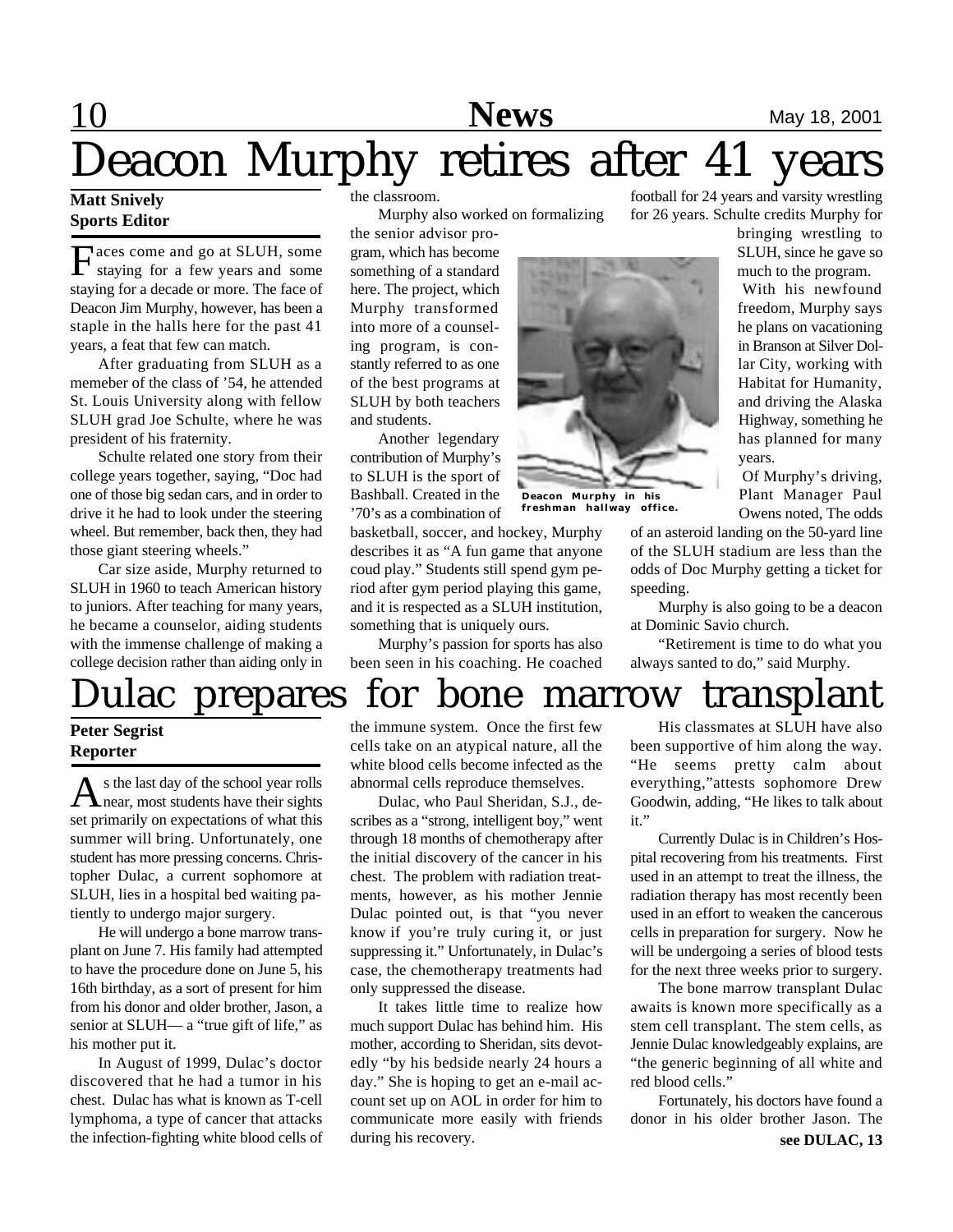*Hadel leaves for oneyear sabbitacal*

#### **Mike Gau Reporter**

Soon, St. Louis U. High will be losing one of its finest faculty mem- $\bigcup$  losing one of its finest faculty members. Fortunately, the loss of Fr. Richard Hadel will only be temporary, as he is embarking on a year-long sabbatical.

Hadel has taught English and Spanish at SLUH for eight years. When not in



the classroom, he is often seen at sporting events, mass, and the tardy check-in table eve r y d a y b e f o r e

school. Although Hadel does not teach a lot of students, it seems as if everyone knows him.

Junior Eric Enright, who was in Hadel's English class, commented, "I consider Fr. Hadel to be a great friend. He was always interested in what and how I was doing and he cares a lot about his students."

Hadel will be leaving in mid-July, but he has promised he'll "be back in time for graduation." He will be going on sabbatical to work on his Spanish, as Dr. Bannister has told him to "plan on teaching Spanish" when he returns.

Hadel will be traveling either to Nicaragua or El Salvador. In Nicaragua he would attend classes on Nicaraguan history taught by a classmate of his at Colegio Centro America. In El Salvador, he would attend courses at the Universidad de Centro America."

Hadel is the definition of a man for others. Hopefully, he knows that he can always come back home, to SLUH.

### **May 18, 2001 News** 11 **News**

Parting is such sweet sorrow *Cerneka takes job at Sheahan leaves to Regis University*

#### **John Berosky Reporter**

A fter one year of subbing and teach-<br>ing AP and regular macroeconomfter one year of subbing and teachics at SLUH, Pete Cerneka will be leaving. Cerneka came to fill the position vacated when economics teacher Peggy Pride went on sabbatical this semester.

Cerneka was also the assistant Varsity swimming coach, assistant freshman baseball coach, a member of the Student Advisory Board, and a Pro-Life moderator.

Cerneka went to St. Louis University and studied journalism before joining AmericaCorps, which is like a Peace Corps for the United States.

With this program, he journeyed to New Orleans, where part of his job was teaching young children.

Cerneka enjoyed teaching so much this year that he has taken a job for next year at Regis Jesuit High School in Denver, Colorado, where he will teach English and Social Studies.

Cerneka remarked that he enjoyed teaching here because of the intelligence and sense of humor that the students have. He said that some days he was "laughing so hard it was tough to do his job."



*further Jesuit service*

### **Dennis Agniel Reporter**

**B** ill Sheahan is leaving the SLUH com-<br>munity after two years of teaching ill Sheahan is leaving the SLUH comtheology and working with the Community Service Program.

Sheahan grew up in Webster Groves just a bus-ride away from SLUH. He attended the U. High, graduated, and went



on to Marquette University in Milwaukee. After college, he joined the Jesuit Volunteer Corps, or JVC, an organization dedicated to

serving the poor across the country.

His work in the JVC took him to San Antonio, Texas, where he worked as a social worker. After his work as a volunteer, Sheahan entered the order of the Jesuits and began studying for the priesthood. During the first stage of Jesuit formation, the Novitiate, he lived in Denver, Colorado. There he participated in the Spiritual Exercises of St. Ignatius and lived in a Jesuit community.

The second stage of formation brought him to SLUH as a Scholastic. Here he undertook four classes of freshman theology, helped develop CSP, and assisted with retreats.

"I've really enjoyed coming back to SLUH and getting an experience of high school teaching," said Sheahan. "I'll really miss the chance to put to use my background in community organizing and social work in CSP."

"I've been impressed by his commitment to CSP," said theology teacher Randy Rosenberg. "I value him highly as a colleague. I think he has a deep love and concern for his students."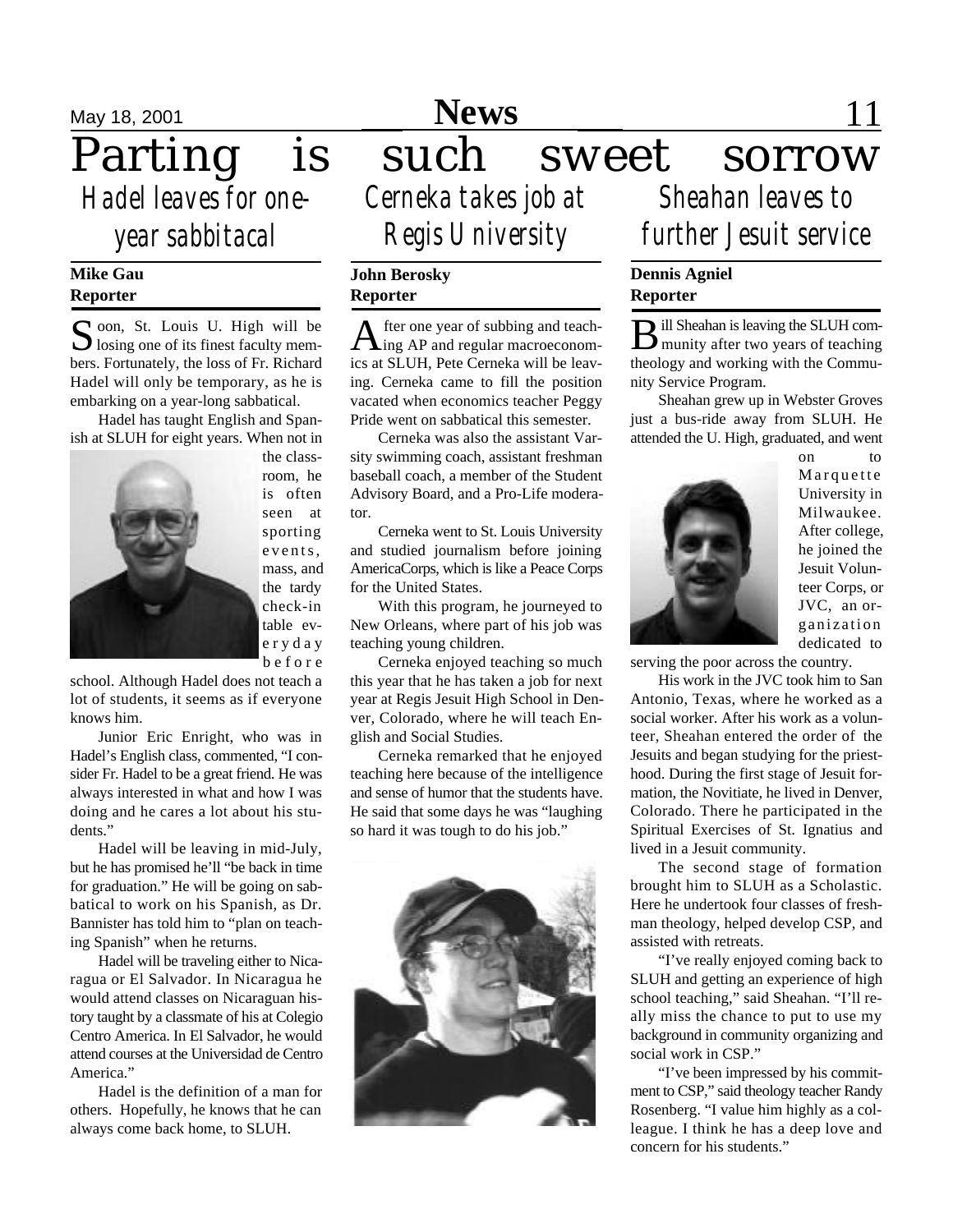# Basebills top U. City, Ritenour in Districts

#### **Drew Neilsen Core Staff**

The Diamondbills took the field Tues-<br>day against University City having  $\perp$  day against University City having lost two tough games in a row, to CBC and then Vianney. They looked to advance in the district tournament with a win over U. City.

 SLUH started well, keeping the score 0-0 through two with solid defense and good pitching by Steve Keys.

In the bottom of the third, the Jr. Bills broke the tie and exploded for five runs, sending ten batters to the plate. After Keys reached on an error, second baseman Tom Chibnall doubled him home. A single by third baseman Victor Rodriguez and a sacrifice fly by right fielder Joe Maher scored two more. With two outs, first baseman Andy Hecht hit a stinging double

#### **Patrick Steinway Reporter**

On Saturday, with the seniors feeling<br>the effects of their prom, juniors Pat the effects of their prom, juniors Pat Steinway and Joe Harvath, along with sophomore Patrick Reich had to carry the burden at the MCC Championships.

Senior Chris Vanderbeek was quite tired the entire day and was defeated by a tardy number one seed Mike Rubinelli from CBC. Chris Cook also did not win a match, but played well considering he had not played singles all year.

The senior doubles team of Mike Garcia and Pat Kelleher won its first match, but was defeated in the second match by a tough DeSmet team.

Joe Harvath then stepped up, winning his first match in quick fashion, but was then knocked out in the second round.

With the rest of the team knocked out by the second round, the spotlight then fell on Steinway and Reich. The doubles team defeated a tough DeSmet team in their longest match of the year (2 hrs., 30

that plated two more to put the Jr. Bills up by five.

 The only U. City threat came in the fourth inning when three consecutive singles loaded the bases with one out. Keys battled, and got the fifth hitter to pop up to first. With

two outs, the Jr. Bills seemed to have a chance to get out of their jam, when Keys bounced a pitch back to the screen. The U.City runner dashed to the plate, but



Pitcher Steve Keys nabs a U. City runner at the plate.

Brandt's throw nabbed him in a shower of homeplate dirt. The inning ended with no harm done.

# Tennisbills smash the competition

min.). The two won 6-3, 4-6, 7-5.

When asked after the match how it went, Reich answered. "It felt like we have been out there the whole day!" With the win, the pair moved on to the finals, but would face an even tougher Chaminade team.

 Reich and Steinway surprisingly defeated the Chaminade pair led by Mike Menalscino in the first set 6-3, but had no idea what was in store in the second set. Chaminade started off the second set unstoppable, quickly going up 5-0.

Looking like the game was in hand, Steinway and Reich refocused and pulled off an amazing comeback to win the second set and the doubles championship 6- 3, 7-6 (9-7).

After the game, assistant coach Vince Schmidt said, "This is the best I have seen them play all year. They can beat anybody." Overall the team finished third, but a lot of progress was made in doubles.

 For the third doubles team of Pete Nurenberger and Mark Breslin, they too made it to the finals, but could not beat a better Chaminade team, one that knocked off Steinway and Garcia earlier in the year. After the tournament, head coach Dan See said, "We have gotten better and better throughout the year, state is a strong possibility."

Monday marked the start of the MICDS tournament, and with hopes high, there was no telling what the team of Garcia and Kelleher, along with Vanderbeek and Harvath in singles could do. Hopes may have been high, but the results were not.

Vanderbeek came down sick and at one point was seen shivering on the court, even though the temperature was around 95. Vanderbeek lost both of his matches, along with Kelleher and Garcia.

Harvath, on the other hand, played top rate tennis. He won his first two matches, and on Tuesday was scheduled to face Ladue's number one seed, and number one in the tournament, Kevin Lachky. Harvath almost slid by the top player with a great performance, but lost 5-7, 4-6.

 SLUH will now play Parkway South on Saturday at Chaminade in their quest for a state championship.

double of the game, the Basebills shut out U-City, 9-0. The next day, SLUH faced a

 Keys used his great curveball to good effect, striking out seven, three of them looking. The Jr. Bill defense also gave Keys confidence, committing just one error. After adding four more in the bottom of the second, sparked by Hecht's third

> tougher opponent in Ritenour High, a team who had defeated 14- 0 Vashon two days before and who had a scrappy, hard-working reputation.

 Again the Jr. Bills came out with strong bats, this time scoring six in the first

**see SPITTER, 13**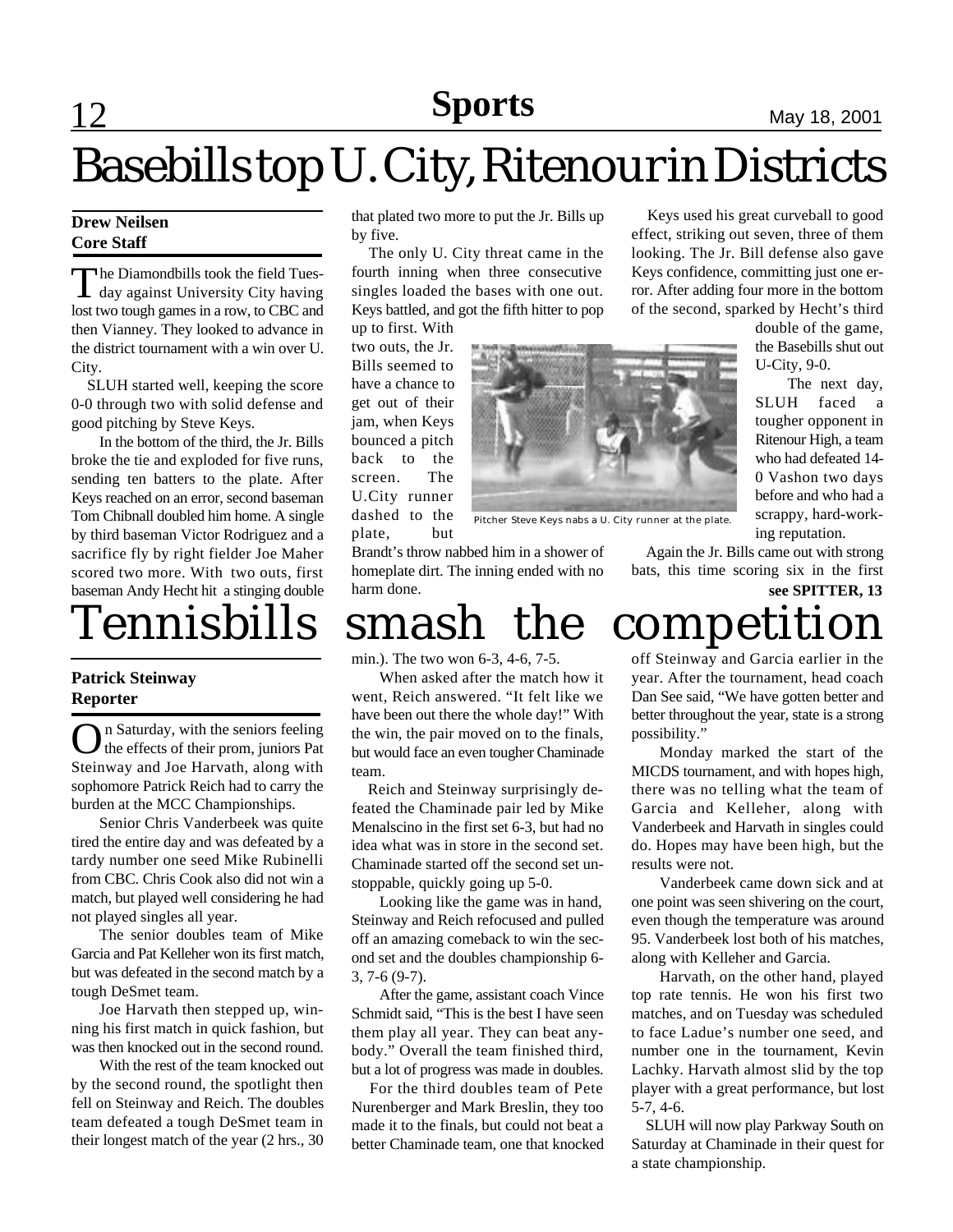# SLUH competes in Math Competition

#### **Ryan Vierling Reporter**

On Saturday, April 21, math teacher<br>Kate Thaman took three students Kate Thaman took three students who had done well on the math competition at Parkway South in December to another competition at St. Charles Community College: freshmen Joe Marincel, sophomore Justin Luner, and senior Andrew Nahlik. The state-wide competition started at 9:00.

The competition was divided into five rounds. The first was called the Power Question. In this round the team had one hour to work on a very difficult question. Next was the Target Round, where participants had to work on four rounds of two questions each without the assistance of their team. The third round was a Team Test.The team worked together on a sheet of problems for 20 minutes.

The fourth part was the Sprint Round, where participants worked by themselves

### SPITTER

#### (from 12)

inning. After the Ritenour pitcher retired the first two batters on six pitches, Maher laced single right back up thte middle and the rally began. Ritenour chose to pitch away from the dangerous Rodriguez, walking him on four straight to bring up center fielder Dan Chik. On the first pitch, Chik ripped a high double deep into left center. Both runners scored to give the Knucklebills another early lead.

The Jr. Bills also received help from the Rite-nour defense. The third baseman booted a Hecht grounder to prolong the inning, and, two batters later, threw wildly to first, scoring two more.

SLUH would add three more runs, including one on an RBI triple by Brandt, bringing their total to nine for the second game in a row.

 Pitcher Alex Curcuru went into the game confident, shutting Ritenour down with just six hits in six innings and strikand had one hour to answer as many multiple choice problems as possible. This is where the team really shined. Joe Marincel recieved 4th place for a 9th grader, Justin Luner recieved 1st for a 10th grader, and Andrew Nahlik recieved a 2nd for 12th graders.

The last round is the most difficult of all. It is called the relay round and is broken down into five rounds, each of which lasts six minutes. In this round, the team sits in a row, and the first person receives a question to solve. When he solves, he passes the answer onto the next person. The next person must use his answer to solve his problem and then pass on the answer he figures out to the next in the row. It goes on like this until the last person has answered, and only that answer is accepted. Therefore, if an error is made early on, the whole problem is wrong and the team recieves no points.

Justin Luner said, "During the awards ceremony, the workers thought that we were St. Louis Priory. This caused a lot of

ing out eight. SLUH's defense once again held strong, with two great catches by Chik saving a couple runs, as well as solid play throughout the game.

Head coach Steve Nicollerat applauded Chik's performace, saying, "We had a big hit...and nice plays (from Chik)"

Curcuru couldn't finish the game, and was pulled after walking the first two batters in the seventh. Tyler Faulstich came in and, after allowing a run on an error, struck out the last two to end the game, 9-2.

Nicollerat confessed anxiety about playing a tough club like Ritenour, and was impressed by their spirit even after they were down 8-1.

The Jr. Bills will play either Chaminade or CBC, MCC rivals who got the better of SLUH last week. Nicollerat says he is "glad to have a chance to (play either team)" again. SLUH's sharp performances this week prove that they are ready to advance in the state tournament.

confusion when it turned out that we won a lot of awards, but Priory took third in the competition."

The math competition is hosted by the Great Plains Math League, which has held many other competitions this year. Thaman said, "Joe (Marincel) has attended all of the competitions this year and has done consistently well at all of them."

In regard to the nature of the competitions, Luner said, "You do not have to know every specific operation; if you have a pretty good grasp of the concepts, you can usually work your way through the problems. The competitions are a lot of fun if you enjoy math and seeing how you measure up against students outside of SLUH."

Both Luner and Marcinel added, "We need more people."

### DULAC

(from 10)

whole procedure will take four to six hours; the following five days immediatey following the transplant will be very important in terms of his condition, after which his lymphatic system will be identical to his brother's.

After the procedure, his immune system will be extremely weak until the new stem cells begin to produce enough white blood cells to bring his lymphatic system back up to par. He will be spending the one hundred days following the procedure almost entirely at home, isolated from nearly all outside threats to his immune system, during which time he will be receiving antibiotics to help to ward off against any chance of infection.

Dulac has still managed to keep up with his schoolwork through his ordeal. Having spent all his time at SLUH with cancer, he has still managed to get excellent grades. If all goes as planned, the family hopes to have him back at SLUH just after next Christmas to start the second semester of his junior year.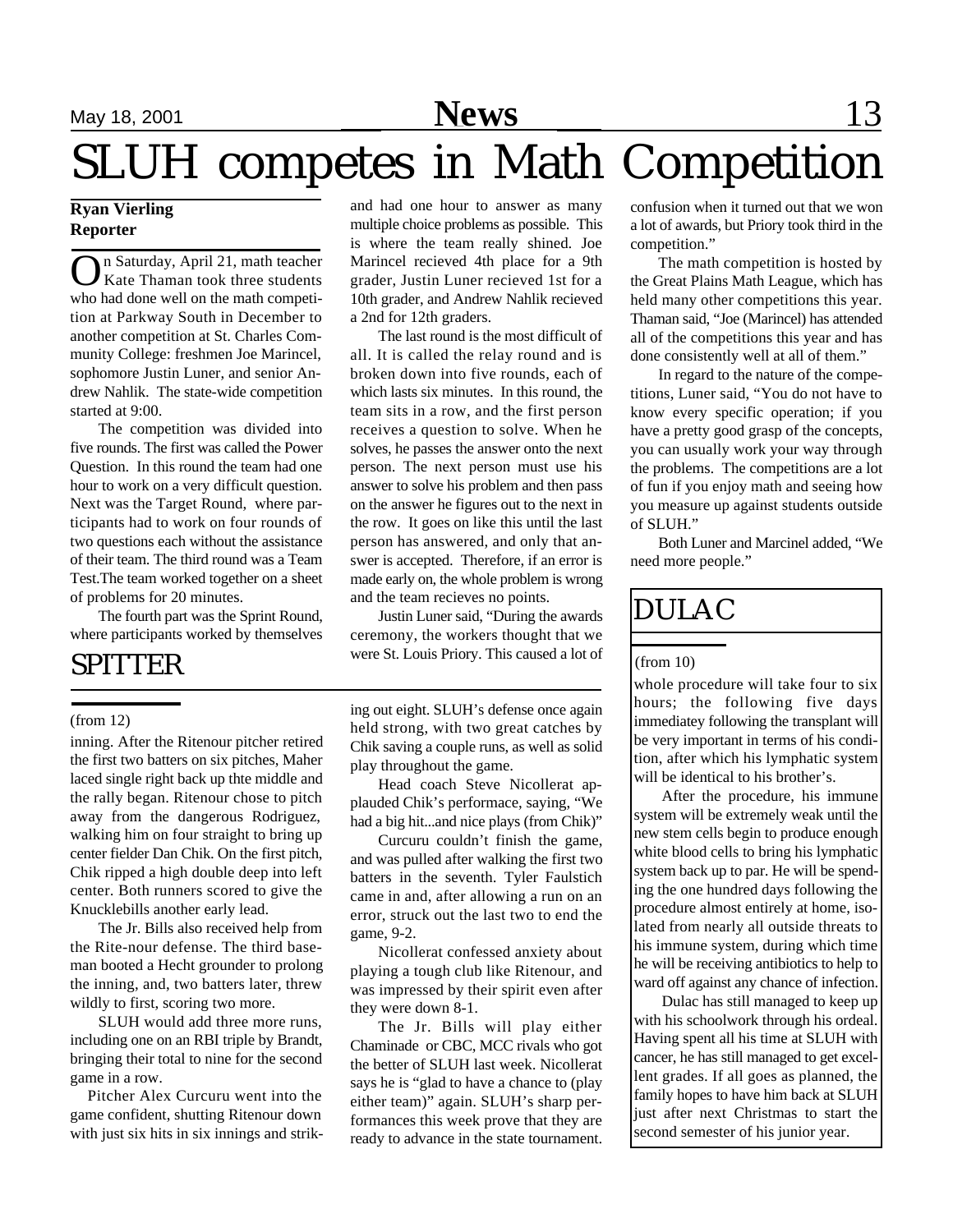### **14 Sports** May 18, 2001 LAX beats CBC, Rockhurst, heads to State **Sports**

#### **Matt Snively Sports Editor**

The SLUH lacrosse team knew that<br>they had to go into the playoffs with he SLUH lacrosse team knew that momentum, but they also knew that the final games of their regular season would be their toughest. The team took on rivals CBC and Rockhurst in the final three days of the regular season, and came out with close wins in both games.

Last Thursday against the CBC Cadets, SLUH faced an opponent that they had never beaten. This did not faze the Stickbills, as they came out hard and battled the entire game. After falling behind 1-0 on a quick CBC goal, senior midfielder Jeff Lane answered for the Bills by slashing through the Cadet defense and bouncing a shot past the CBC goalie. The Laxbills managed to score another goal in the first quarter, taking a 2- 1 lead into the second.

The second quarter contained more of the first, as SLUH again doubled the scoring output of CBC, this time 4 goals to 2, bringing their halftime lead to 6-3. Captain Mark Bittmann led the scoring in

#### **Brian Guntli Reporter**

T he SLUH Volleyball team began its postseason play on Monday with the district tournament held at SLUH. The team earned the third seed in the state overall and the first seed in their district.

After watching an early match to determine their opponent, the team went to work against heavy underdog Francis Howell Central.

The team knew that Howell would be no match for them, and so they played a little lackadaisical, allowing Central to score a few points in the Bills 15-11, 15- 9 victory. The team never really felt any pressure, however, and the games weren't familiar fashion, tallying three goals on the afternoon.

The second half was not as productive as the first for the Billikens, who got off to a slow start, allowing CBC to crawl back into the game in the third quarter. However, seniors Dave Willard, Ryan Sickles, and sophomore Travis Dum held the SLUH lead at three as the game continued into the fourth quarter.

However, the fourth quarter saw something of a letdown in the SLUH defense, as CBC managed to score 5 goals, compared to the 6 they had scored for the entire rest of the game. CBC used an effective set play to score most of these goals, which forced the game into overtime.

In the overtime period, the SLUH defense, led by Dennis Burke and Greg Ott, buckled down and stopped CBC cold, leading to an offenseive burst for the Stickbills. Dum picked up a missed shot behind the net and tossed it to Brandon Costello, who had set up shop in front of the goal. Costello wasted no time in slamming the ball over CBC's goalie's head and into the top corner of the net for the

deciding goal.

After the game, head coach Barrett Smith commented on the team's play, saying, "This year is our best chance to win state, and we're proving that we can compete at a high level. I think we're going to catch teams at a good time."

After taking a day off to heal their wounds and go to prom, the Barrettbills went back into action Saturday afternoon against Kansas City Rockhurst. Playing on the turf fields at Soccer Park, the game promised to be incredibly fast challenge for SLUH.

The game started off similarly to the CBC matchup, as Rockhurst scored first, after a lengthy SLUH possession ended in a turnover and the Hawklets converted. However, SLUH again responded quickly as Bittmann beat his defender and ripped a shot past Rockhurst goalie Pete Jokisch. Adding another goal was sophomore Scott Baker, who caught a pass on the left wing and sent his shot flying past Jokisch. The Hawklets managed to even the score at the end of the first quarter, but SLUH scored

**see APPLE, 15**

# CBC spikes Volleybills in semifinals

as close as the score indicates.

Said injured senior Matt Wichmer, "The guys knew they would be able to put away Central, and so they just had a little fun out there."

In the second match of the night, however, the team faced Parkway South for the district championship. They knew they would have to step up their performance if they wanted to roll to a victory, and they did just that. The team coasted to an easy 15- 5, 15-6 win.

Coach Paul Scovill looked forward to a strong finish, saying, "I know that these guys have the talent to take this thing all the way. If we put together a strong game, we can reclaim the state title."

With their victory in the district, the

team moved on to the state semi-finals Wednesday night, where they faced conference rival CBC in what turned out to be one of their best matches of the year. In an epic battle which took one hour and 45 minutes, SLUH lost to CBC 12-15, 15-11, 7-15. Despite the loss, the team was very proud of their performance, and looks forward to an even better season next year.

*Quote of the Week*

They carried the sky. The whole atmosphere, they carried it, the humidity, the monsoons, the stink of fungus and decay, all of it, they carried gravity.

> Tim O'Brien, *The Things They Carried*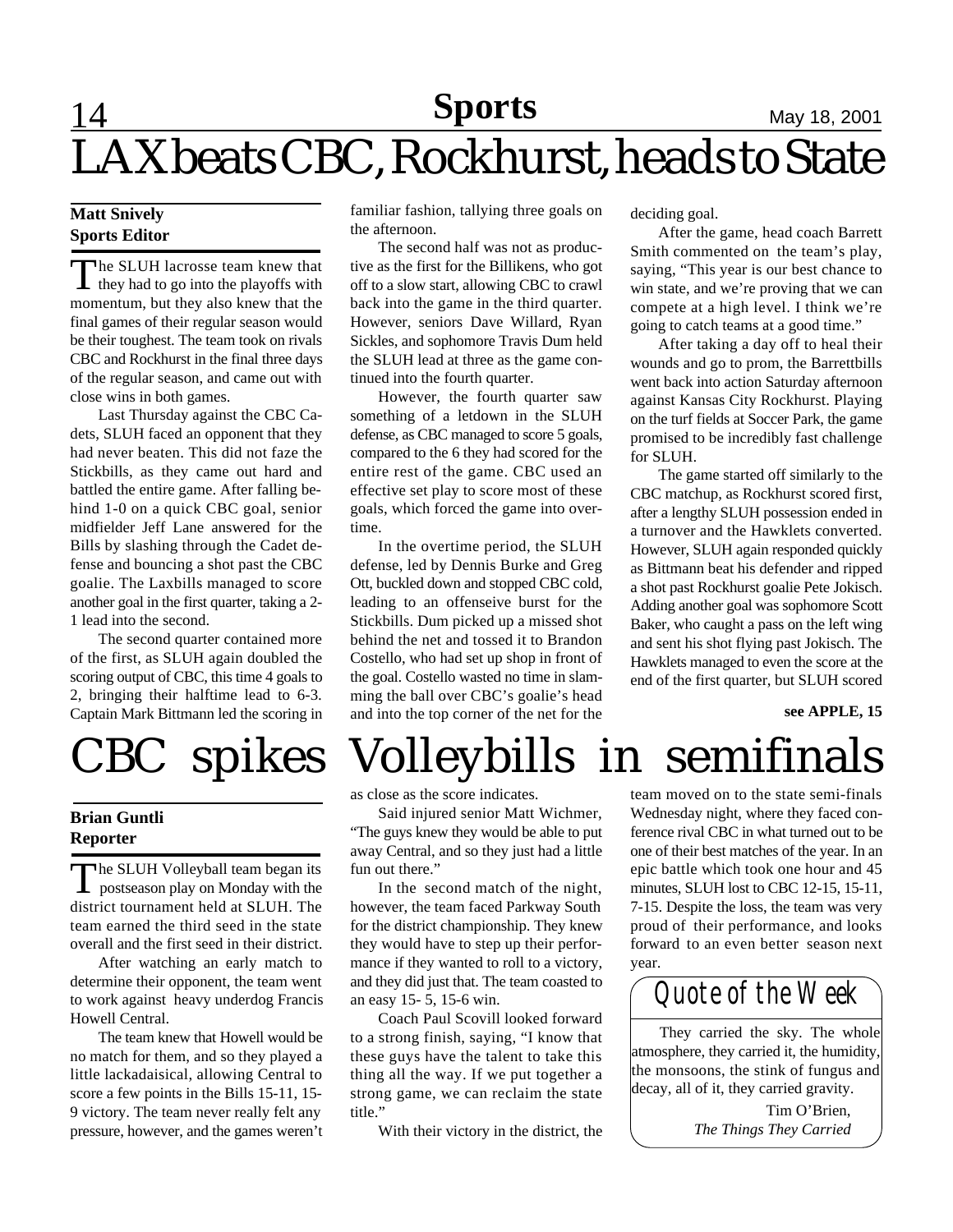### **Sports**

# **May 18, 2001 Sports** 15 Track breaks 4x400 record at Districts *Team places seventh overall, advances to State*

### **Brian Gilmore Reporter**

If you ever had the desire to ask<br>Father Hagan to recite the name of f you ever had the desire to ask every young man who has ever passed through the halls of the U. High, chances are that you'd suddenly became enthralled with the name of mid-80's graduate Bostic Beard. Other than having perhaps the coolest name of any past Jr. Bill, Bostic also owned one part of the school's 1600 meter relay record. His name, and those of his teammates, remained safe in the record books for nearly 16 years, but the fruit of four J-Bills' hard work has destroyed one part of Mr. Beard's impressive legacy.

This past Saturday at Parkway South, juniors Chris Carter and Josh Saleem, along with sophomores Andre Thomas and Pat Ferrell, broke the 1600-meter relay record of 3:25.3, set in 1985. Along with establishing a new school record, their time of 3:25.2 placed them second in the District race, advancing them to tomorrow's sectionals. In an amazing display of stamina and speed, all four splits were under 52 seconds. Wonder soon turned to frenzied jubilation as coach Tom McCarthy informed the SLUH camp that yet another record had been broken.

"Everyone on the team is so excited," said Ferrell. "The addition of (Carter) has been a major boost to our times, and they've been steadily going down since he joined us. It's great to get the record, but we haven't really had much time to talk much about it. We didn't even know about the record until people told us after the race. Our primary focus was just to qualify for sectionals."

Entering tomorrow's meet, where the top four teams advance to the state meet, Ferrell admitted that the team's third fastest qualifying time (behind Mehlville and Webster Groves) gives the team a "pretty good shot at qualifying."

"Since none of us have any other races, the extra rest should allow us to break our record again and, most importantly, make it to the state meet," Ferrell concluded.

Joining Carter, Saleem, Thomas, and Ferrell will be the 4 x 800 relay, junior Tom O'Brien in the 1600, and junior Reid Heidenry in the high jump. As a team, SLUH finished in 7th place, with 45 1/2 points.

The 4 x 800 team, made up of junior Pat Leinauer, sophomore Pete Schaefer, senior David Godar, and O'Brien, finished 4th, grabbing the final qualifying spot in a time of 8:13.6. Junior John Parr, a yearlong regular on the team, was unavailable to run due to sickness, but will take Leinauer's spot tomorrow.

"We're in a very competitive sectional," said Godar, "and it'll take a peak day to make it to state. Eight teams start the race, but only four earn the chance to run another day."

"It'll be a dogfight," agreed O'Brien, "All we can do is give it our best shot and hope for the best."

Running his second race of the day at Districts, O'Brien ran the 1600 in a season-best time of 4:26.9, good enough for third place and a trip to Sectionals. O'Brien is confident in his chances to finish in one of the four qualifying spots tomorrow.

"The best competition will be Ryan Morris and Jason Chase out of Eureka, with Paul Kohler from Lindbergh," O'Brien said, "and I'm looking to run

### APPLE

(from 14)

again in the second to take a 3-2 lead into half.

The second half remained just as lowscoring, as SLUH added only one goal in the third quarter, and Rockhusrt did not score. The Herculanean defenseive effort came from Jack Dean, James Wright, Scott Casey, Derek Winters, John Pelikan, Ott, and Burke.

The final quarter found Rockhurst outscoring SLUH 3-2, but strong defense under 4:25, hopefully sneaking up to grab at least second place."

Godar likes O'Brien's chances to advance, identifying him as "one of the premier runners in the St. Louis area."

Junior Reid Heidenry was the first Junior Bill to advance , qualifying early in the day in the high jump. His leap of 6'0 placed him second.

"I thought I had a good shot to make it," said Heidenry, "but I didn't want to take anything for granted with such strong competition around."

About tomorrow's Sectional, Heidenry said, "I'm excited, and am looking forward to stepping up to the high level of competition. It should give me some good experience, and hopefully I'll be able to get some more experience at the state meet next week.

Assistant coach Pat Hamel is more confident of Heidenry's chances, saying "Coach McCarthy really gets results when he works one on one with people as he's been doing this week with Reid. With the fourth spot wide open tomorrow, Reid definitely has a shot to advance to the state meet in Jefferson City."

The meet begins tomorrow morning at Eureka High School, and the nine competing SLUH athletes could use support as they make their final push towards the state meet. Bostic would be proud.

in the closing minutes, and another clutch goal from Costello pulled the Bills into the playoffs with the momentum they wanted.

Costello said, "Some guys have to step up in the playoffs. We've been playing well, but I can't keep carrying the team by myself late in the games."

The Jr. Bills start their road to the state finals on Monday, when they play CBC in the quarterfinals. The game is at CBC, but as of yet the time has not been decided. So find out this weekend when the game is, and come and support the team as they look to prolong their season.